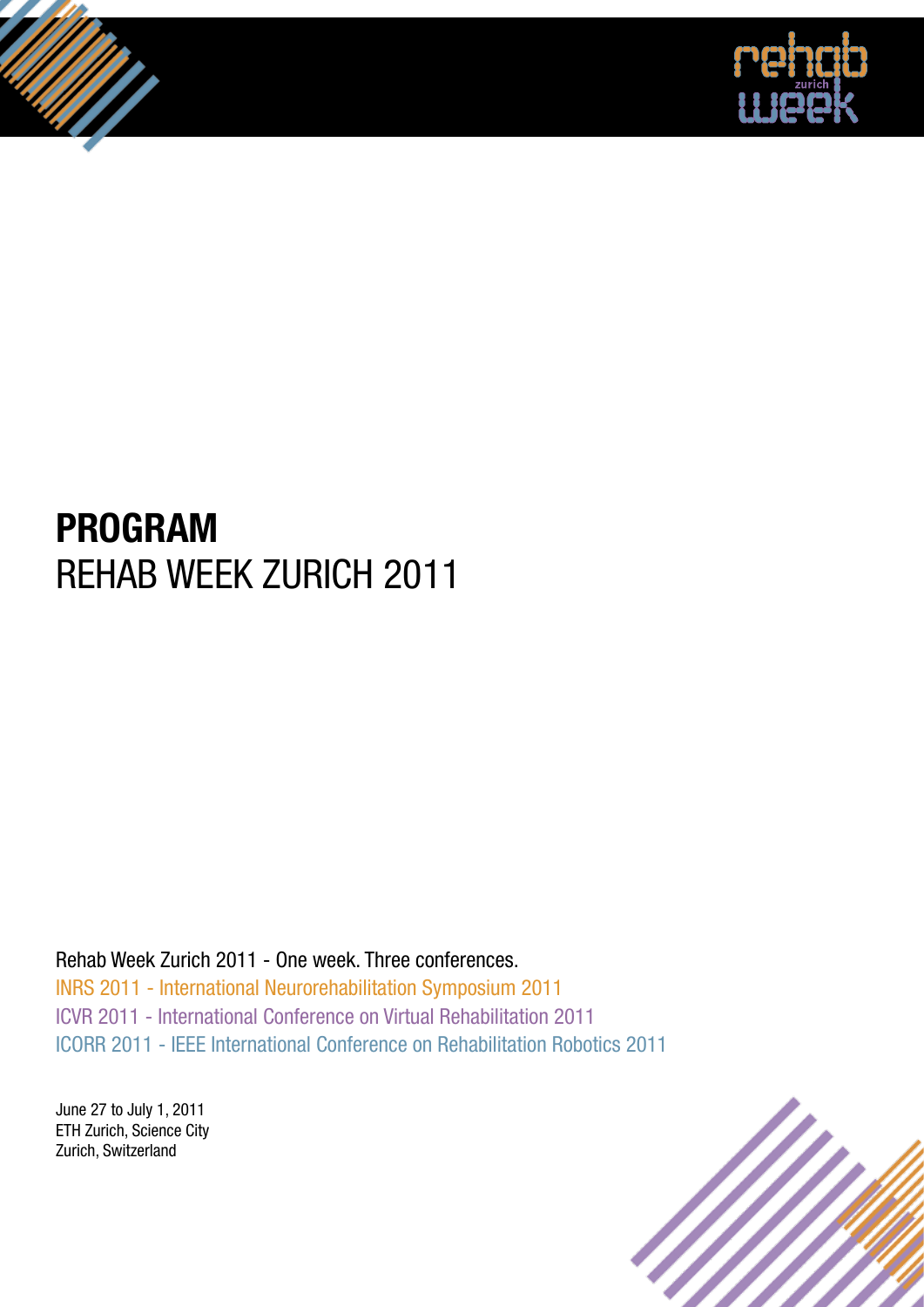

# **Program at a glance**

# **Monday - June 27, 2011**

| <b>INRS</b>                                                                                                         |                                                                         |                                                                                                                                                    |                                                                                                                                                 | <b>ICVR</b>                                                                                                                                                                                                          |
|---------------------------------------------------------------------------------------------------------------------|-------------------------------------------------------------------------|----------------------------------------------------------------------------------------------------------------------------------------------------|-------------------------------------------------------------------------------------------------------------------------------------------------|----------------------------------------------------------------------------------------------------------------------------------------------------------------------------------------------------------------------|
| $08:00 - 09:30$<br>Coffee and registration                                                                          |                                                                         |                                                                                                                                                    |                                                                                                                                                 | $08:00 - 08:30$<br>Coffee and registration                                                                                                                                                                           |
| $09:30 - 12:00$ (G1)<br>Robotics in the rehabilita-<br>tion of upper limb func-<br>tion in SCI<br><b>Armin Curt</b> | $09:30 - 11:30(62)$<br>Very early rehabilitation<br><b>Andreas Luft</b> | $09:30 - 10:30(63)$<br>Non invasive spinal as-<br>sessment<br><b>Cesare Mannhart</b><br>$10:30 - 11:00$<br>Coffee break/poster/exhibition          | $09:30 - 10:30$ (G4)<br>Implementation of robot-<br>ics in clinical settings<br><b>Leslie VanHiel</b><br><b>Kerstin Baldauf</b><br>Chan Kay Fei | 08:30-12:00 (HCI, J3)<br><b>Virtual Reality Technology</b><br>for the Therapist<br>Greg Burdea, Albert Rizzo,<br><b>Patrice Weiss</b><br>09:30-12:00 (HCI, J4)<br>Virtual Reality for Arm<br>Therapy<br>Andreas Luft |
|                                                                                                                     | 11:30 $-$ 12:30 (G2)<br>Erigo basic<br><b>Arash Dodge</b>               | $11:00 - 12:00$ (G3)<br>Virtual reality-based reha-<br>bilitation with YouGrabber<br>and YouKicker<br><b>Oliver Ullmann</b><br><b>Daniel Kiper</b> | 11:00 $-$ 12:00 (G4)<br>Lokomat basic<br>Julia Bühlmeier                                                                                        | 08:30-12:00 (HCI, J6)<br>Microsoft Kinect/Prime-<br>sense Sensing Systems for<br><b>Virtual Rehabilitation</b><br>Belinda Lange & Albert Rizzo                                                                       |
| $12:00 - 13:00$                                                                                                     | $12:30 - 13:00$                                                         | $12:00 - 13:00$                                                                                                                                    |                                                                                                                                                 |                                                                                                                                                                                                                      |
| Lunch/poster/exhibition                                                                                             | Lunch/poster/exhibition                                                 | Lunch/poster/exhibition                                                                                                                            |                                                                                                                                                 |                                                                                                                                                                                                                      |
| $13:00 - 15:15(61)$<br>Robot-supported locomo-<br>tor training in pediatric<br>neurorehabilitation: ap-             | $13:00 - 14:00$ (G2)<br>ArmeoPower basic<br>Alexander Duschau-Wicke     | $13:00 - 14:00$ (G3)<br>Pablo Plus - upper limb<br>rehabilitation<br><b>Maik Hartwig</b>                                                           | $13:00 - 14:00$ (G4)<br>Lokomat advanced<br>Julia Bühlmeier                                                                                     | $13:00 - 13:15$ (G5)<br>Conference welcome<br>Kynan Eng, Daniel Thalmann                                                                                                                                             |
| plication, assessment and<br>achievements<br>Huub van Hedel                                                         |                                                                         |                                                                                                                                                    |                                                                                                                                                 | 13:15 - 14:00 (G5)<br>Podium session 1<br>Sensory impairment                                                                                                                                                         |
|                                                                                                                     | $14:00 - 14:15$<br>Coffee break/poster/exhibition                       |                                                                                                                                                    |                                                                                                                                                 | $14:00 - 15:15(65)$<br>Podium session 2<br>Posture and balance                                                                                                                                                       |
|                                                                                                                     | $14:15 - 15:15$ (G2)<br><b>ArmeoSpring basic</b><br><b>Peter Schenk</b> | $14:15 - 15:15$ (G3)<br>Amadeo - advanced<br>fingerrehabilitation<br><b>Goncalo Goncalves</b>                                                      | $14:15 - 15:15(64)$<br><b>Valedo basic</b><br>Jan Kool<br><b>Eelco Sengers</b>                                                                  | $15:15 - 15:45$<br>Coffee break/poster/<br>exhibition                                                                                                                                                                |
| 15:15<br>End of workshops                                                                                           |                                                                         |                                                                                                                                                    |                                                                                                                                                 | 15:45 - 17:00 $(G5)$<br>Podium session 3<br>Post-stroke rehabilitation                                                                                                                                               |
| 15:45<br>Start social event INRS 2011 hosted by Hocoma                                                              |                                                                         |                                                                                                                                                    |                                                                                                                                                 | $18:30 - 20:00$<br>Welcome drink<br>Zunfthaus zur Meisen                                                                                                                                                             |

Ñ,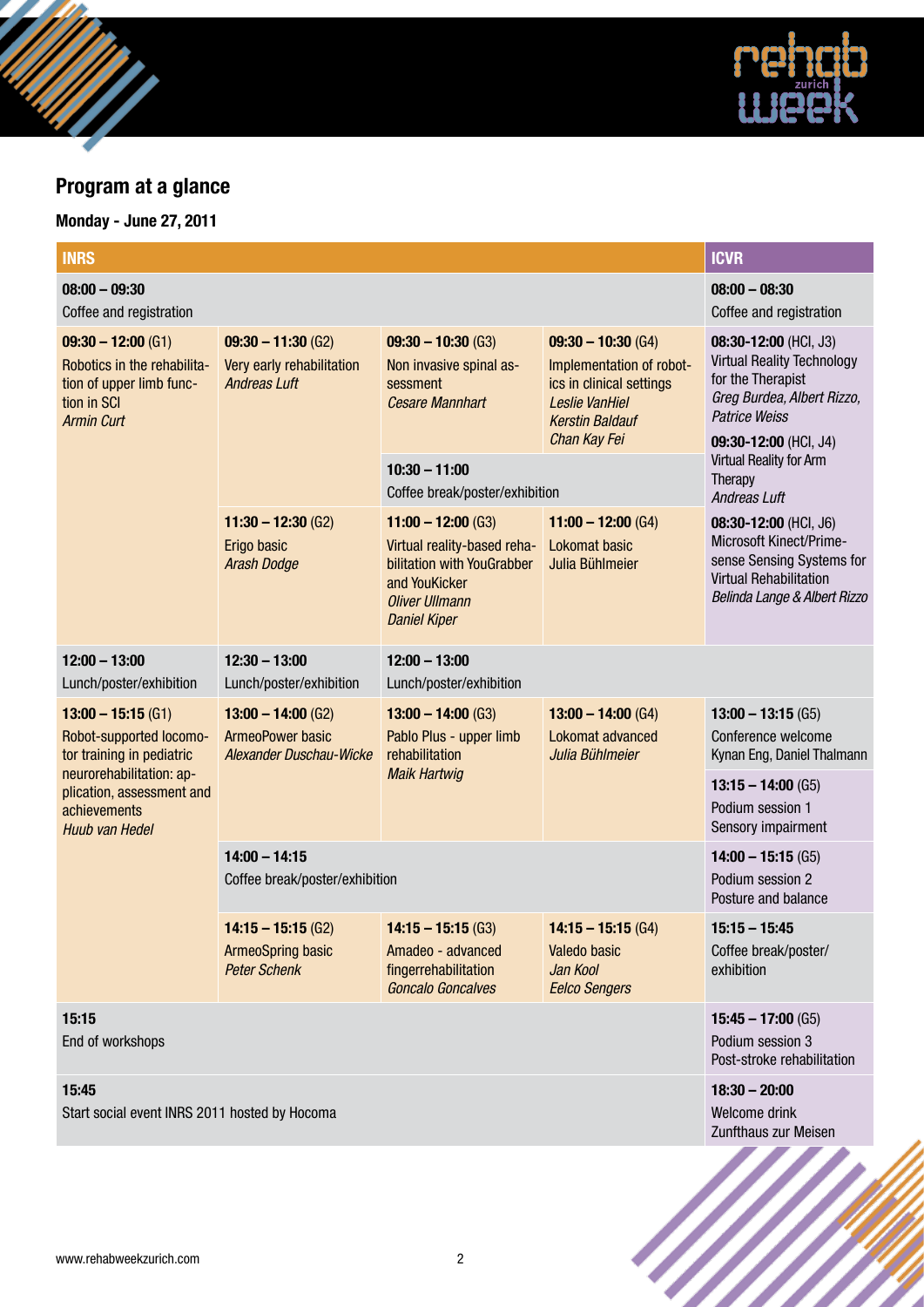# **Tuesday - June 28, 2011**



| <b>INRS</b>                                                                                                           | <b>ICVR</b>                                                            |
|-----------------------------------------------------------------------------------------------------------------------|------------------------------------------------------------------------|
| $08:30 - 09:00$                                                                                                       |                                                                        |
| Welcome coffee and registration                                                                                       |                                                                        |
| $09:00 - 09:10(61)$                                                                                                   |                                                                        |
| Welcome address                                                                                                       |                                                                        |
| 09:10 - 09:45 Keynote lecture (G1)                                                                                    |                                                                        |
| Physiological rational for Assist-as-Needed control in facilitation of recovery of stepping<br><b>Reggie Edgerton</b> |                                                                        |
| 09:45 - 10:20 Keynote lecture (G1)                                                                                    |                                                                        |
| Virtual Rehabilitation: Emerging opportunities and challenges for promoting access<br><b>Skip Rizzo</b>               |                                                                        |
| $10:20 - 10:50$                                                                                                       | $10:20 - 10:50$                                                        |
| Coffee break/poster/exhibition                                                                                        | Coffee break/poster/exhibition                                         |
| $10:50 - 11:15$ (G2)                                                                                                  | 10:50 $-$ 11:50 (G3)                                                   |
| Clinical application of neuroscientifically based interventions for the                                               | Podium session 4<br><b>Games for rehabilitation</b>                    |
| neurologically disabled patient<br>Susan Woll, Jan Utley                                                              |                                                                        |
| 11:15 $-$ 11:40 (G2)                                                                                                  |                                                                        |
| fNIRS monitoring of neurorehabilitation                                                                               |                                                                        |
| <b>Ichiro Miyai</b>                                                                                                   |                                                                        |
| 11:40 - 12:05 (G2)                                                                                                    | 11:50 $-$ 12:35 (G3)                                                   |
| What should we really be doing? Lessons from 15 years of chronic<br>stroke rehabilitation research                    | Podium session 5<br>Upper limb rehabilitation                          |
| Jill Whitall                                                                                                          |                                                                        |
| $12:05 - 12:30(62)$                                                                                                   |                                                                        |
| Strategies for neuromuscular recovery after spinal cord injury<br>Susan Harkema                                       |                                                                        |
| $12:30 - 14:00$                                                                                                       |                                                                        |
| Lunch/poster/exhibition                                                                                               |                                                                        |
| $14:00 - 14:25$ (G2)                                                                                                  | $14:00 - 14:45$ (G3)                                                   |
| Acceptance of impairment based rehabilitation robotics in the clinic                                                  | Improving impaired balance function for posture and gait:              |
| and at home, what is required?<br><b>Jules Dewald</b>                                                                 | on-line versus carry-over effects of prosthetic feedback<br>John Allum |
| $14:25 - 14:50(62)$                                                                                                   |                                                                        |
| Clinical use of Rehabilitation Robotics: Getting to best practices                                                    |                                                                        |
| <b>Michael Boninger</b>                                                                                               |                                                                        |
| $14:50 - 15:15$ (G2)                                                                                                  | $14:45 - 16:00$ (G3)                                                   |
| Translating upper limb rehabilitation technologies into clinical prac-                                                | Podium session 6                                                       |
| tice: what are the critical determinants?<br>Jane Burridge                                                            | Gait, locomotion, navigation                                           |
|                                                                                                                       |                                                                        |

H.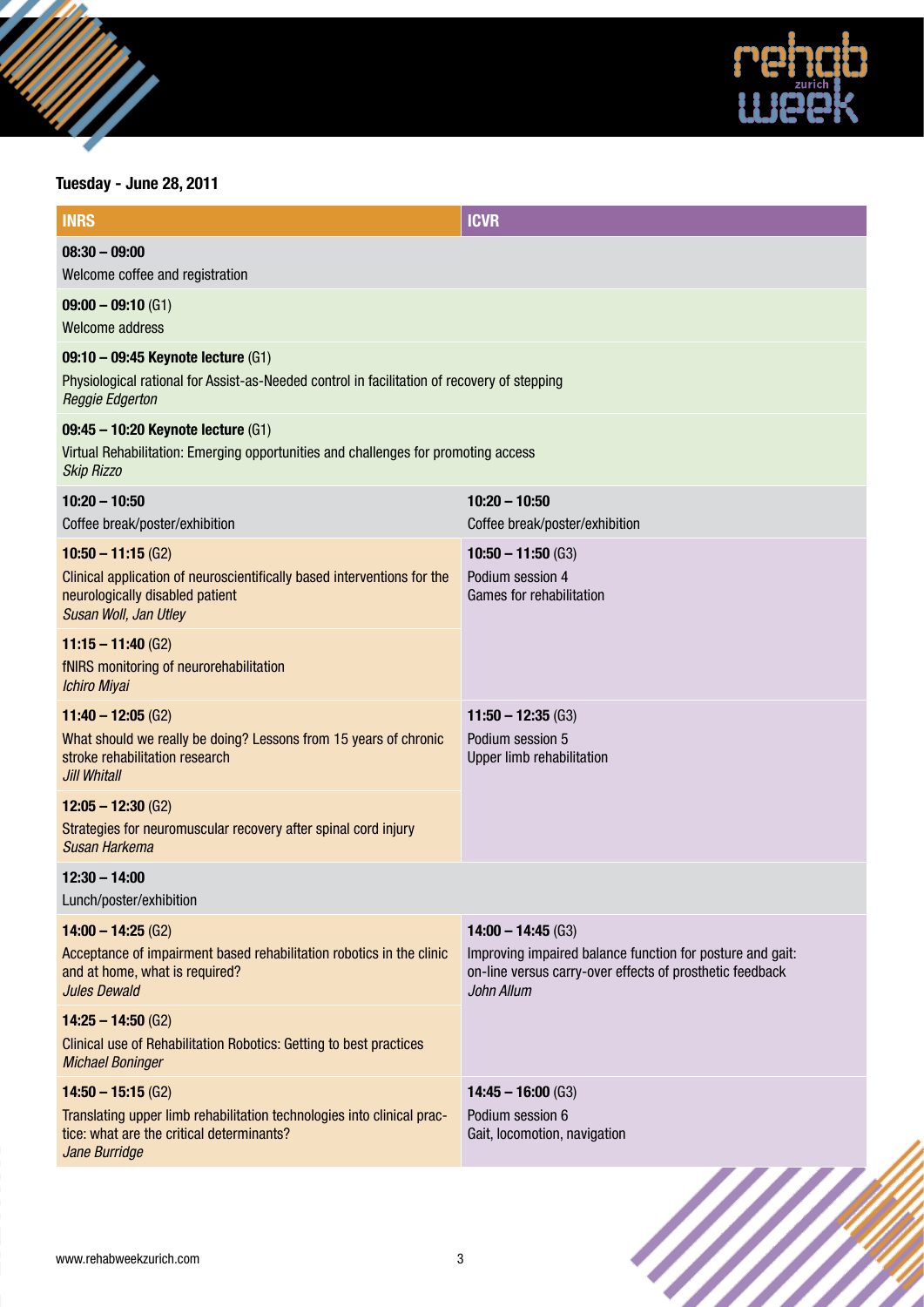



| $15:15 - 15:35$ (G2)<br>Physiological basis of an effective training after a stroke or spinal<br>cord injury<br><b>Volker Dietz</b>         |                                                                              |
|---------------------------------------------------------------------------------------------------------------------------------------------|------------------------------------------------------------------------------|
| $15:35 - 16:30$<br>Coffee break/poster/exhibition                                                                                           | $16:00 - 16:30$<br>Coffee break/poster/exhibition                            |
| $16:30 - 16:35$ (G2)<br>Evidence versus experience - Introduction<br><b>Andreas Luft</b>                                                    | $16:30 - 17:30(63)$<br>Podium session 7<br>Rehabilitation for brain injuries |
| $16:35 - 16:50$ (G2)<br>The evidence so far and what should we do next<br><b>Daniel Hanley</b>                                              |                                                                              |
| $16:50 - 17:00$ (G2)<br><b>Clinical trial methodology</b><br><b>Michael Weller</b>                                                          |                                                                              |
| $17:00 - 17:20$ (G2)<br><b>Practical Considerations in Formulating Stroke Rehabilitation Clinical</b><br><b>Trials</b><br><b>Steve Wolf</b> |                                                                              |
| $17:20 - 18:00$ (G2)<br>Roundtable discussion: Evidence versus experience                                                                   | $17:30 - 18:30(63)$<br><b>ISVR</b> members meeting                           |

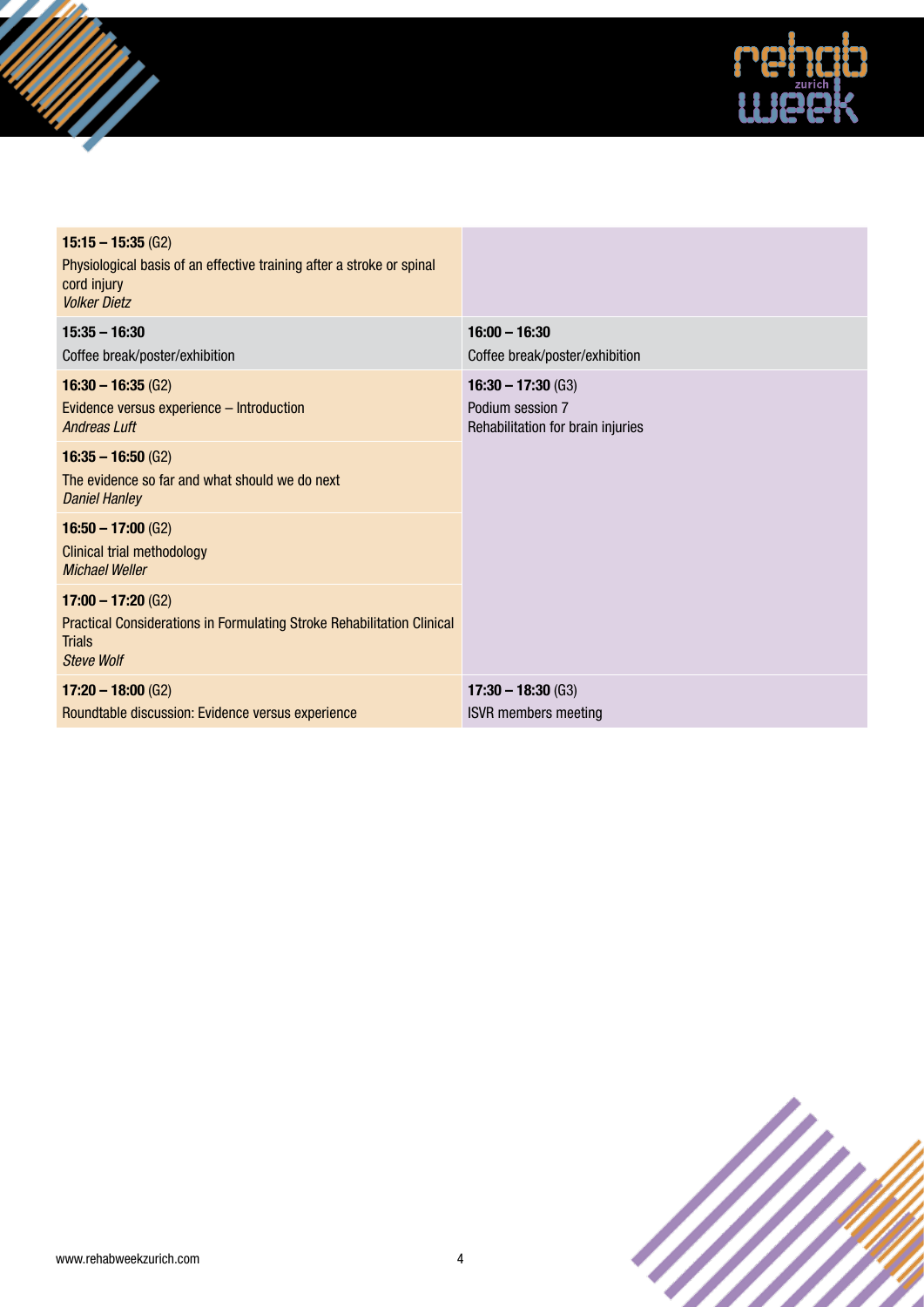



# **Wednesday - June 29, 2011**

| <b>INRS</b>                                                                                                                                                                                                        | <b>ICVR</b>                                                                                    | <b>ICORR</b>                                                       |
|--------------------------------------------------------------------------------------------------------------------------------------------------------------------------------------------------------------------|------------------------------------------------------------------------------------------------|--------------------------------------------------------------------|
| $07:30 - 08:00$<br>Welcome coffee and registration                                                                                                                                                                 |                                                                                                |                                                                    |
| $08:00 - 08:20$ (G1, G2)<br>Welcome address                                                                                                                                                                        |                                                                                                |                                                                    |
| 08:20 - 09:00 Keynote lecture (G1, G2)<br>Cognitive Neuro-Prosthetics: From virtual limbs and avatars to robotic chairs<br><b>Olaf Blanke</b>                                                                      |                                                                                                |                                                                    |
| 09:00 - 09:40 Keynote lecture (G1, G2)<br><b>Zev Rymer</b>                                                                                                                                                         | Rehabilitation robotics – closing the gap between expectation and current clinical performance |                                                                    |
| $09:40 - 10:20$ (G1, G2)<br>Interactive podium presentation, fast forward (45s each)                                                                                                                               |                                                                                                |                                                                    |
| $10:20 - 10:50$                                                                                                                                                                                                    | $10:20 - 10:50$                                                                                | $10:20 - 11:15$                                                    |
| Coffee break/poster/exhibition                                                                                                                                                                                     | Coffee break/poster/exhibition                                                                 | Poster session 1/exhibition/coffee break                           |
| $10:50 - 11:15$ (G2)<br>Robot-assisted neurorehabilitation for children:<br>some non-evidence based considerations<br>Andreas Meyer-Heim                                                                           | $10:50 - 12:35$ (G3)<br>Podium session 8<br>VR training for pain and disability                |                                                                    |
| $11:15 - 11:40$ (G2)<br>Robotic locomotor training: More than going<br>through the motions<br><b>Carolynn Patten</b>                                                                                               |                                                                                                | 11:15 - 12:30 (G1)<br>Podium session 1<br>$5x 15 min (12 + 3 min)$ |
| $11:40 - 12:05$ (G2)<br>Clinical evidence for upper-extremity reha-<br>bilitation in chronic stroke and implications<br>for use of robotic technology: results of VA<br><b>ROBOTIC clinical trial</b><br>Albert Lo |                                                                                                | Orthotics and prosthetics                                          |
| $12:05 - 12:30(62)$<br>Measuring and augmenting Locomotor re-<br>covery after SCI with spinal cord stimulation<br><b>Keith Tansey</b>                                                                              |                                                                                                |                                                                    |
| $12:30 - 14:00$<br>Lunch/poster/exhibition                                                                                                                                                                         |                                                                                                |                                                                    |

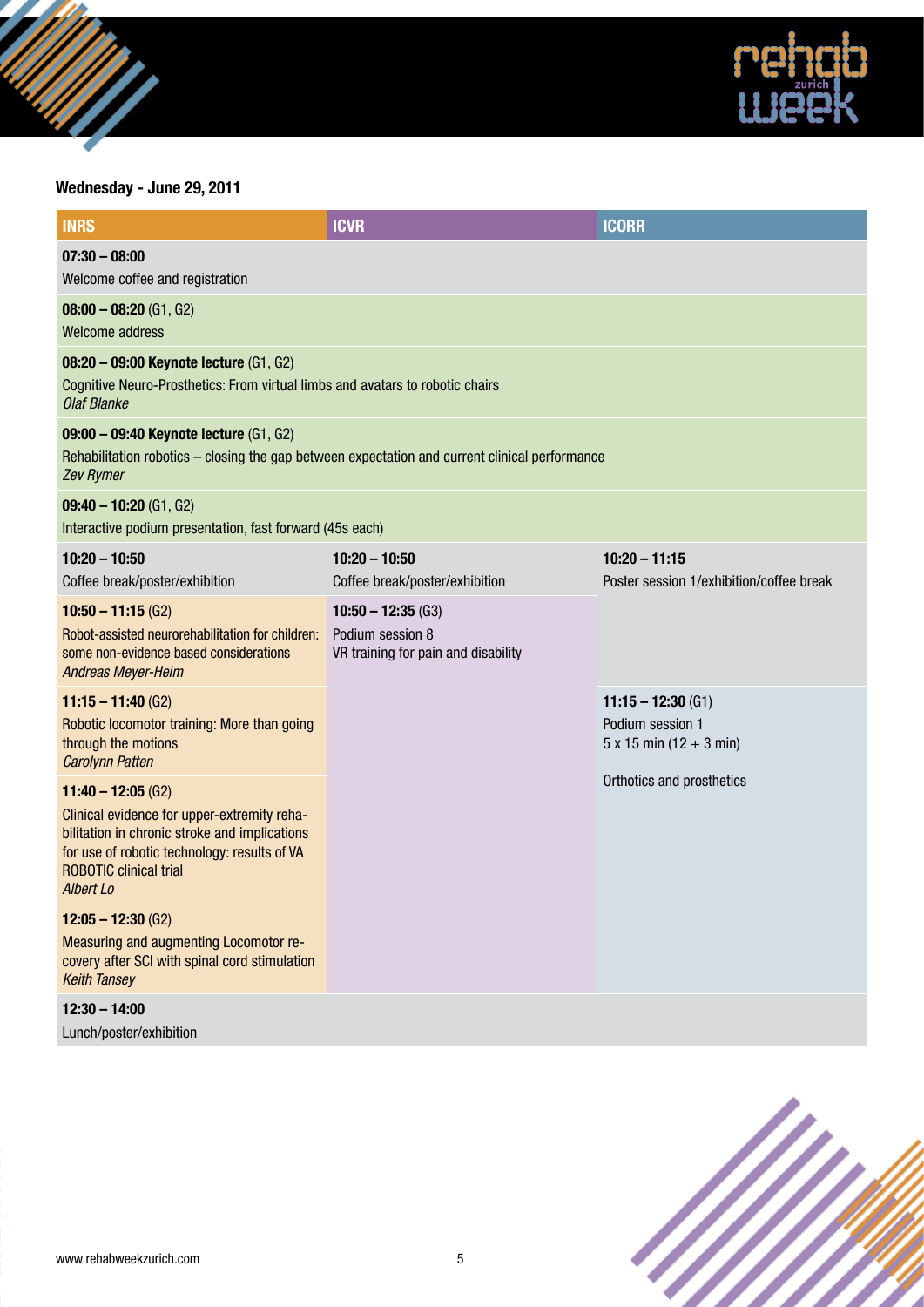

| 14:00 - 14:40 Keynote lecture (G1, G2)<br>The future of neurorehabilitaiton: best practice is theoretically inspired, grounded in science and patient-centered<br>Carolee Winstein |                                                                        |                                                                            |
|------------------------------------------------------------------------------------------------------------------------------------------------------------------------------------|------------------------------------------------------------------------|----------------------------------------------------------------------------|
| 14:40 - 15:20 Keynote lecture (G1, G2)<br>TUM Agetech: A framework for pervasive medical devices for elderly<br><b>Tim Lüth</b>                                                    |                                                                        |                                                                            |
| $15:20 - 16:00$ (G1, G2)<br>Interactive podium presentation, fast forward (45s each)                                                                                               |                                                                        |                                                                            |
| $16:00 - 16:30$<br>Coffee break/poster/exhibition                                                                                                                                  |                                                                        | $16:00 - 17:00$<br>Poster session 2/exhibition/coffee break                |
| $16:30 - 16:50$ (G2)<br>The impact of robotic technologies in<br>neurorehabilitation and for assistive devices:<br>lesson learnt and perspectives<br><b>Franco Molteni</b>         | $16:30 - 17:30(63)$<br>Podium session 9<br>Rehabilitation for children |                                                                            |
| $16:50 - 17:10$ (G2)<br>Biomimetic upper limb NMES integrated with<br>eye tracking in hybrid assistive exoskeletons<br>Giancarlo Ferrigno                                          |                                                                        | $17:00 - 18:00$ (G1)<br>Podium session 2<br>$4 \times 15$ min (12 + 3 min) |
| $17:10 - 17:30(62)$<br><b>EMG-controlled functional electrical stimula-</b><br>tion: devices and methods<br><b>Thomas Schauer</b>                                                  |                                                                        | Neuroprosthetics & Brain Machine Interfaces                                |
| $17:30 - 17:50$ (G2)<br>Robotic technologies for multiple sclerosis<br><b>Vittorio Sanguinetti</b>                                                                                 | $17:30 - 18:00$ (G3)<br>Awards and farewell                            |                                                                            |
| $17:50 - 18:10$                                                                                                                                                                    |                                                                        |                                                                            |

Transfer to gala dinner location at the venue Lake Side Zurich (www.lake-side.ch). Several buses at different times will be organized.

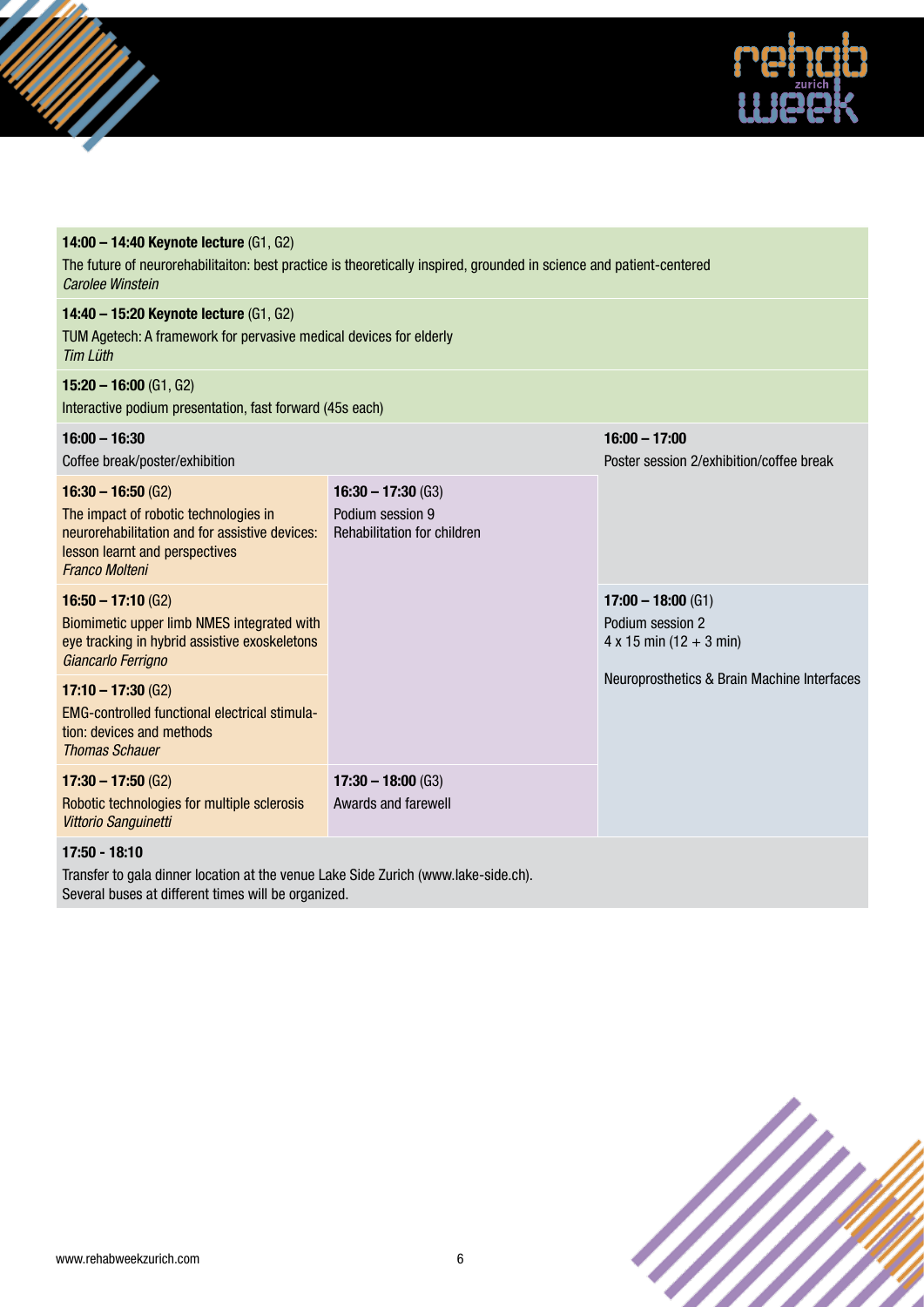

# **Thursday - June 30, 2011**

# **ICORR**

**08:30 – 09:00**

Welcome coffee

### **09:00 – 09:40 Keynote lecture** (G1)

Neuromuscular model of human walking: implication on prosthetic leg design Hugh Herr

**09:40 – 10:20** (G1) Fast-forward session (45s each)

**10:20 – 11:15** Poster session 3 and exhibition/coffee break

**11:15 – 12:30** (G1) Podium session 3  $5 x 15 min (12 + 3 min)$ 

Evaluation & clinical experience

**12:30 – 13:45** Lunch

**13:45 – 14:30** (G1)

User involvement session

The loss of independence is a major point of concern after disease or accident. Five people, who experienced physical constraints as a result of accidents, stroke, or blindness, will talk about the challenges they face in daily life. They will share with us their experiences with robotics as therapeutic tools and daily life aids, how these robotics facilitate their independence, and which technical changes could further improve their activities and participation in daily life.

**14:30 – 15:30** (G1) Podium session 4  $4 \times 15$  min (12 + 3 min)

Upper limb robotics

**15:30 – 16:00** (G1) Fast-forward session (45s each)

**16:00 – 17:00** Poster session 4 and exhibition/coffee break

**17:00 – 18:00** (G1) Podium session 5  $4 \times 15$  min (12 + 3 min)

**Orthotics** 

**18:00**

Welcome reception and lab visits at ETH Dome

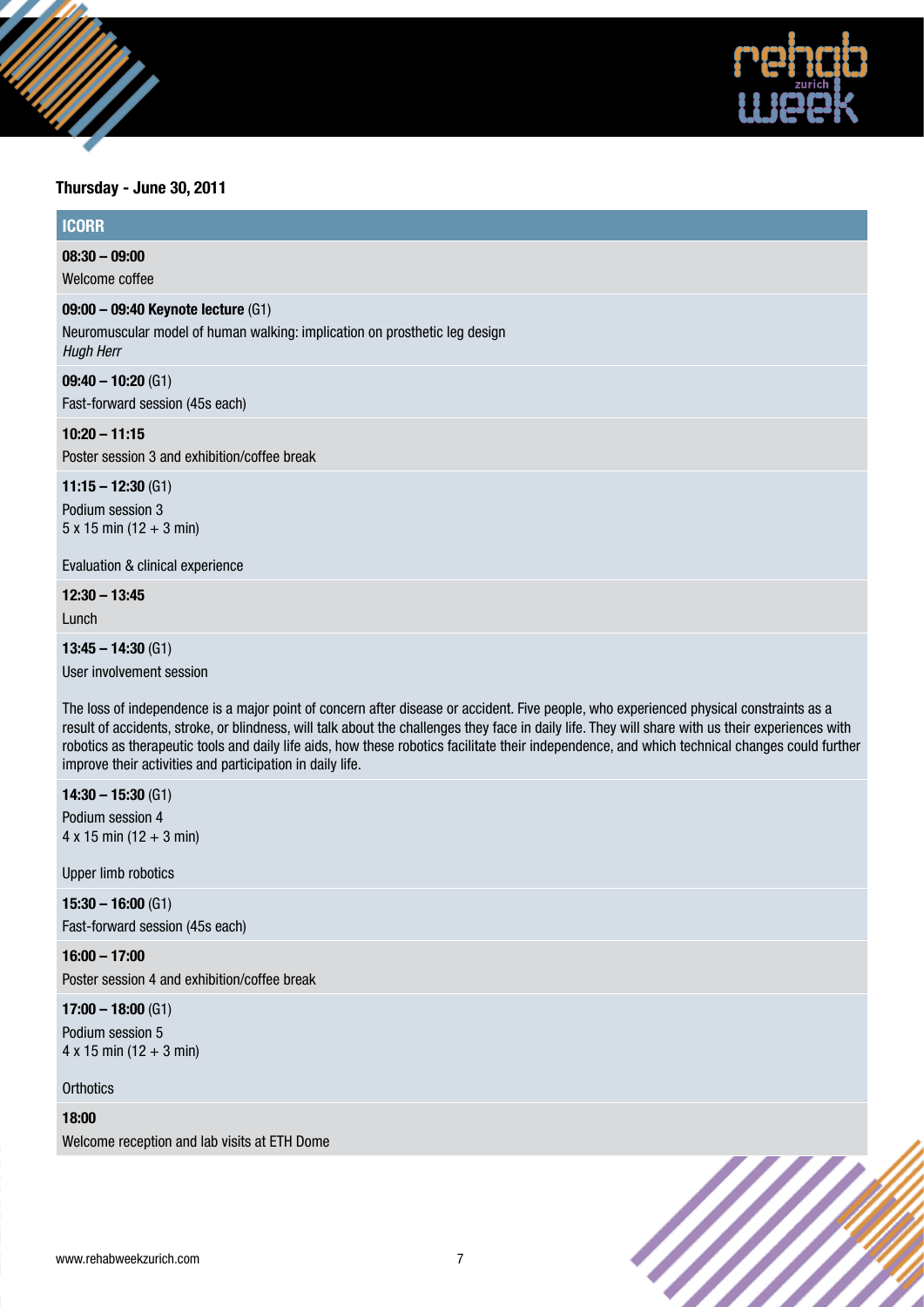



# **Friday - July 1, 2011**

# **ICORR**

**07:30 – 09:00**

Welcome coffee

**07:45 – 08:50** (G1) ICORR society kick-off J. Patton, R. Loureiro, W. Harwin

# **09:00 – 09:40 Keynote lecture** (G1)

Robotic and neuroprosthetic systems for neurorehabilitation after spinal cord injury Grégoire Courtine

**09:40 – 10:20** (G1) Fast-forward session (45s each)

**10:20 – 11:15** Poster session 5 and exhibition/coffee break

**11:15 – 12:15** (G1) Podium session 6  $4 \times 15$  min (12 + 3 min)

Neuroscience robotics

**12:30 – 13:45** (G1) Awards & closing ceremony Lunch/exhibition

**ICORR workshops**

| <b>13:45 – 15:45</b> (G1)<br>$13:45 - 15:45$ (G2)<br>Implementation of impairment<br>Detecting motor intention in<br>based rehabilitation robotics<br>rehabilitation<br>J. P. A. Dewald<br>K. Ito, K. Nagai<br>15:45 - 16:15<br>Coffee break |                                                                                                      | $13:45 - 18:15(65)$<br>Clinical insights for rehabilitation<br>engineers<br>J. Burridge, A.-M. Hughes,<br>P. Feys, A. Timmermans, G.<br>Prange, J. Buurke | $13:45 - 18:15(64)$<br>Physiological principles of loco-<br>motion required for robot design<br>V. Dietz, A. König,<br>H. Vallery, R. Ronsse |
|----------------------------------------------------------------------------------------------------------------------------------------------------------------------------------------------------------------------------------------------|------------------------------------------------------------------------------------------------------|-----------------------------------------------------------------------------------------------------------------------------------------------------------|----------------------------------------------------------------------------------------------------------------------------------------------|
| $16:15 - 18:15$ (G1)<br>Motor skill learning and neuro-<br>rehabilitation<br>V. Sanguineti, E. Burdet                                                                                                                                        | $16:15 - 18:15$ (G2)<br>Brain-computer interfaces for<br>communication and control<br>M. Zeintlinger |                                                                                                                                                           |                                                                                                                                              |

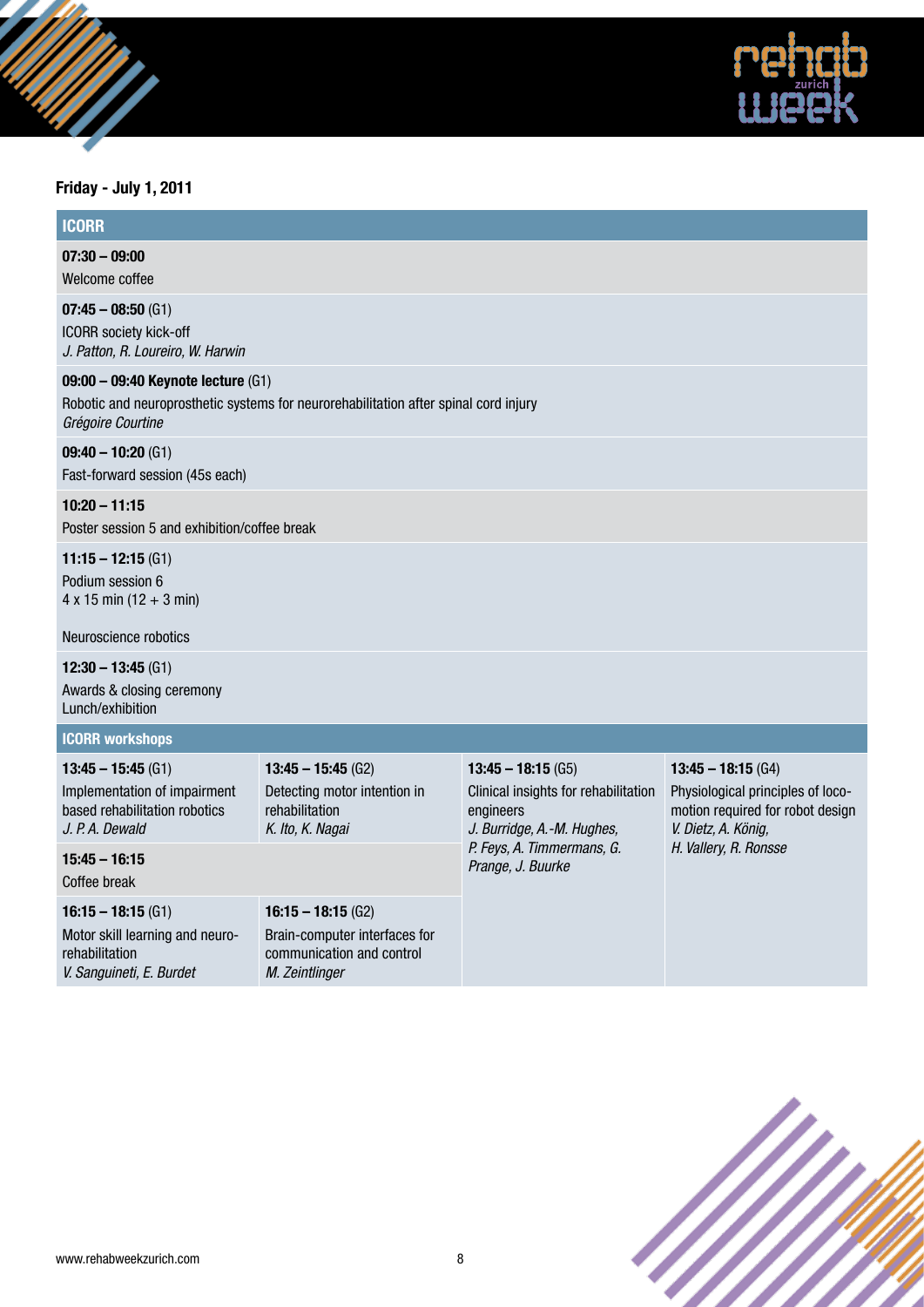

# **Workshops**

# **INRS Workshops**

| Robotics in the rehabilitation of upper limb function in SCI                                                       | Monday 09:30 - 12:00 |
|--------------------------------------------------------------------------------------------------------------------|----------------------|
| Armin Curt, MD, Spinal Cord Injury Center, Balgrist University Hospital, University of Zurich, Switzerland         | G1                   |
| Inge-Marie Velstra, MSc, Swiss Paraplegics Centre, Nottwil, Switzerland                                            |                      |
| Milos Popovic, PhD, Rehabilitation Engineering Laboratory, Toronto, Canada                                         |                      |
| Annick Timmermans, PhD; Maastricht University, Netherland                                                          |                      |
| Michael L. Boninger, MD, University of Pittsburgh school of Medicine, Pittsburgh, USA                              |                      |
| José Zariffa, MSc, ICORD, University of British Columbia, Canada                                                   |                      |
| Doris Maier, MD; Trauma Center Murnau, Germany                                                                     |                      |
| Deborah Backus, PhD, Spinal Cord Injury Research, Sheperd, Atlanta, USA                                            |                      |
| John Steeves, PhD, ICORD, University of British Columbia, Canada                                                   |                      |
| Organizer: A. Curt, MD, Spinal Cord Injury Center, Balgrist University Hospital, University of Zurich, Switzerland |                      |

# **Objective**

The field of rehabilitation robotics has seen increasing interest over the last decades. Robotic devices are a promising solution to complement conventional therapy, and provide a unique platform for more objective and sensitive assessment. This workshop focuses on robotics in upper limb rehabilitation.

# **Workshop Program**

- 09:30 09:40 Welcome (Armin Curt)
- 09:40 09:55 The advanced assessment of upper limb function (Inge-Marie Velstra)
- 09:55 10:15
- Advanced approaches in upper limb rehab (Milos Popovic)
- 10:15 10:30 Task-oriented training of the upper extremity in SCI: Concepts and methods for rehabilitation technologies (Annick Timmermans, Annemie Spooren)
- 10:30 10:50 How to identify targets and tools in upper limb SCI rehab (Michael L. Boninger)
- 10:50 11:05 First insights into the Armeo application in tetraplegia (José Zariffa)
- 11:05 11:25 Clinical standards: European perspective (Doris Maier)
- 11:25 11:45 Clinical standards: North America perspective (Deborah Backus)
- 11:45 12:00 Wrap up and lessons learned (John Steeves)

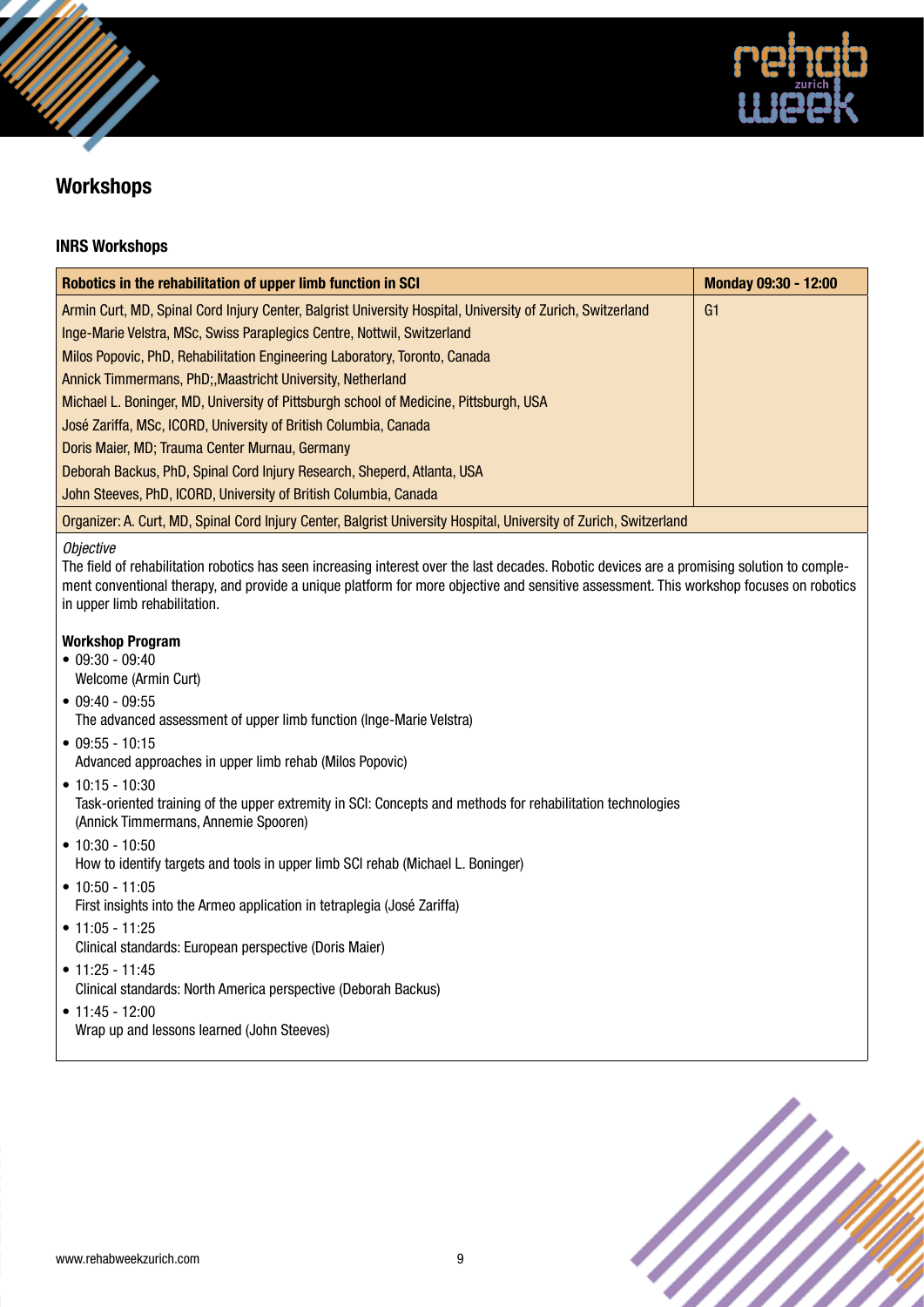



| <b>Very early rehabilitation</b>                                                                                                                                                                                                                                                                                                                                                                              | Monday 09:30 - 11:30 |
|---------------------------------------------------------------------------------------------------------------------------------------------------------------------------------------------------------------------------------------------------------------------------------------------------------------------------------------------------------------------------------------------------------------|----------------------|
| Andreas Luft, UniversitätsSpital Zurich, Zurich, Switzerland                                                                                                                                                                                                                                                                                                                                                  | G <sub>2</sub>       |
| Joachim Liepert, Kliniken Schmieder Allensbach, Germany                                                                                                                                                                                                                                                                                                                                                       |                      |
| Lyudmila Chernikova, RAMS, Russia                                                                                                                                                                                                                                                                                                                                                                             |                      |
| Margret Hund, Wald, Switzerland                                                                                                                                                                                                                                                                                                                                                                               |                      |
| Dr. Friedemann Müller, Bad Aibling, Germany                                                                                                                                                                                                                                                                                                                                                                   |                      |
| Dr. Karin Diserens, CHUV, Switzerland                                                                                                                                                                                                                                                                                                                                                                         |                      |
| Organizer: Andreas Luft, Universitätsspital Zurich, Zurich, Switzerland                                                                                                                                                                                                                                                                                                                                       |                      |
| <b>Objective</b><br>The aim of this workshop is to provide an overview on standards and guidelines for very early mobilization in different pathologies like<br>Stroke, TBI and SCI and to discuss recent and future developments within the field. Furthermore to provide an insight on how new tech-<br>nologies are currently integrated and applied into the clinical setting and their future potential. |                      |
| $\bullet$ 09:30 - 09:50<br>Background: Very early rehab, how early is early, main problems and future prospective (Andreas Luft)                                                                                                                                                                                                                                                                              |                      |
| $\bullet$ 09:50 - 10:10<br>Early rehabilitation: What is proven, what is new (Joachim Liepert)                                                                                                                                                                                                                                                                                                                |                      |
| $\bullet$ 10:10 - 10:30<br>Efficacy of very early mobilization in stroke, potential of new technologies (Lyudmilla Chernikova)                                                                                                                                                                                                                                                                                |                      |
| $\bullet$ 10:30 - 10:50<br>An example of early rehab in post intensive care (Margret Hund)                                                                                                                                                                                                                                                                                                                    |                      |
| • $10:50 - 11:10$                                                                                                                                                                                                                                                                                                                                                                                             |                      |

The German classification system for early rehab and its clinical implications (Friedemann Müller)

• 11:10 - 11:30

Ischemic stroke management in the intensive care setting (Karin Diserens)

| Implementation of robotics in clinical settings - best practice examples                        | Monday 09:30 - 10:30 |
|-------------------------------------------------------------------------------------------------|----------------------|
| Dr CHAN Kay Fei, Tan Tock Seng, Singapore                                                       | G <sub>4</sub>       |
| Dr. Kerstin Baldauf, Helios Klinik, Switzerland Leslie VanHiel, BME, MSPT, Shepherd Center, USA |                      |
| Organizer: Hocoma, Switzerland                                                                  |                      |

**Objective** 

In this workshop speakers from leading rehabiliation centers from over the world will present their experience with the implementation of robotics into their clinical settings.

The speakers will introduce their centers and robotic devices with their target patients treated with robotics. Furthermore they will present the new working environment of their therapists, talk about their experience with reimbursement, and report from problems they were confronted with when they started with robotics and how they solved them. There will be three talks a 15 minutes.

During the last 15 minutes of this workshop, all speakers are available for answering your questions.

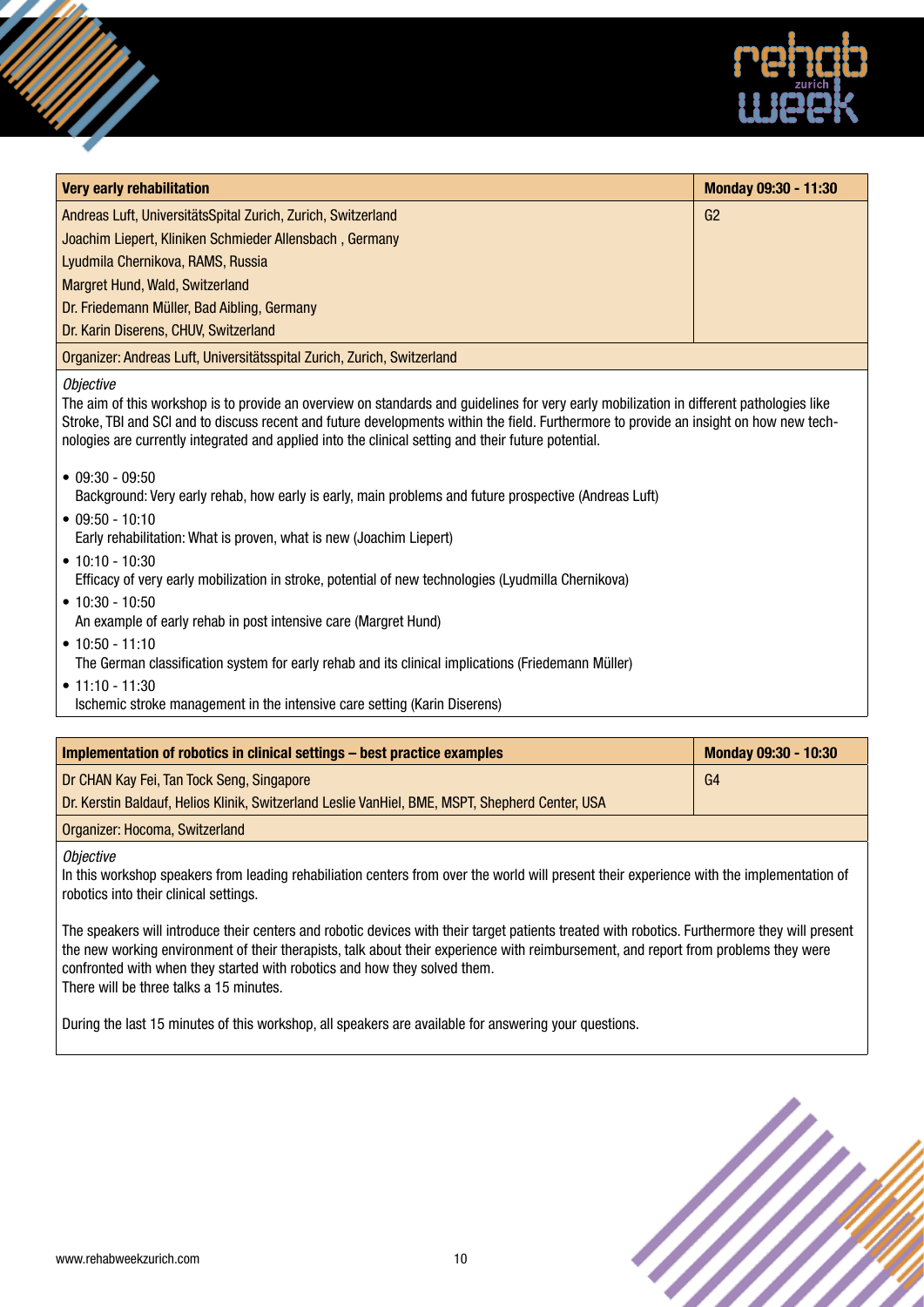

| Non invasive spinal assessment | Monday 09:30 - 10:30 |
|--------------------------------|----------------------|
| Cesare Mannhart (MSc ETH HMS)  | G3                   |
| Organizer: idiag, Switzerland  |                      |
|                                |                      |

This workshop will provide an overwiew on different non invasive spinal assessment methods with an emphasis on the SpinalMouse®.

The SpinalMouse® is an assessment device to determine shape and mobility of the spinal column (Th1 - S3) in the sagittal and frontal planes in a non invasive way. The device is rolled over the skin down the back as the mobile sensors independently follow the shapes and angles of the vertebrae. Based upon a scientifically valid and reliable computing method, the following clinically relevant parameters are computed:

- Mobility and posture of individual motion segments, anatomical regions and the overall spine in the sagittal and frontal planes
- Postural competence and sufficiency
- Sacral-hip joint positioning
- Length of the back

Understanding the position and mobility of vertebral segments helps to identify back specific findings, to define an individually tailored therapy and eventually to evaluate and report on the therapeutic progess. The participants will have the opportunity to use the SpinalMouse®.

| Early mobilization: current standards enhanced using Erigo® advanced robotic movement therapy | Monday 11:30 - 12:30 |
|-----------------------------------------------------------------------------------------------|----------------------|
| <b>Harald Kinzner</b>                                                                         | G <sub>2</sub>       |
| Arash Dodge, PhD                                                                              |                      |
| Organizer: Hocoma, Switzerland                                                                |                      |

## **Objective**

In recent years early mobilization of patients in acute care has proven to be an effective therapy for stroke and intensive care patients. For example helping stroke patients moving and loading their legs when in the upright position as early as 24h after onset has proven to be a safe procedure where patients can faster regain the ability to walk in a significant way. However this type of treatment requires 2-3 physiotherapists and is difficult to sustain for longer periods of training. The purpose of Erigo® therapy is to use an advanced robotic device to support this type of treatment by combining verticalization, mobilization of the hip, knee and ankle joints in a physiological manner, and cyclic loading of the legs in order to support therapists when performing early mobilization of moderate to severely affected patients as early as possible. The Erigo has proven to be an effective therapy for bringing patients faster in the upright position by keeping patients' cardiovascular system stable during verticalization.

In this workshop we will

- Give a brief overview of early mobilization standards in the scientific and clinical community today
- Demonstrate the Erigo product with an overview of its features and benefits
- Present Erigo therapy implementation in different acute care clinical settings such as a neurointensive ward for spinal chord injured patients, and in a stroke unit
- Discuss scientific results using Erigo in acute and post acute care for neurological patients

This workshop is targeted to physiotherapists and physicians working in acute care settings such as stroke units, intensive care units, or rehabilitation facilities where early rehabilitation is a mindset. We will help you take your early rehabilitation therapy concepts to the next level!

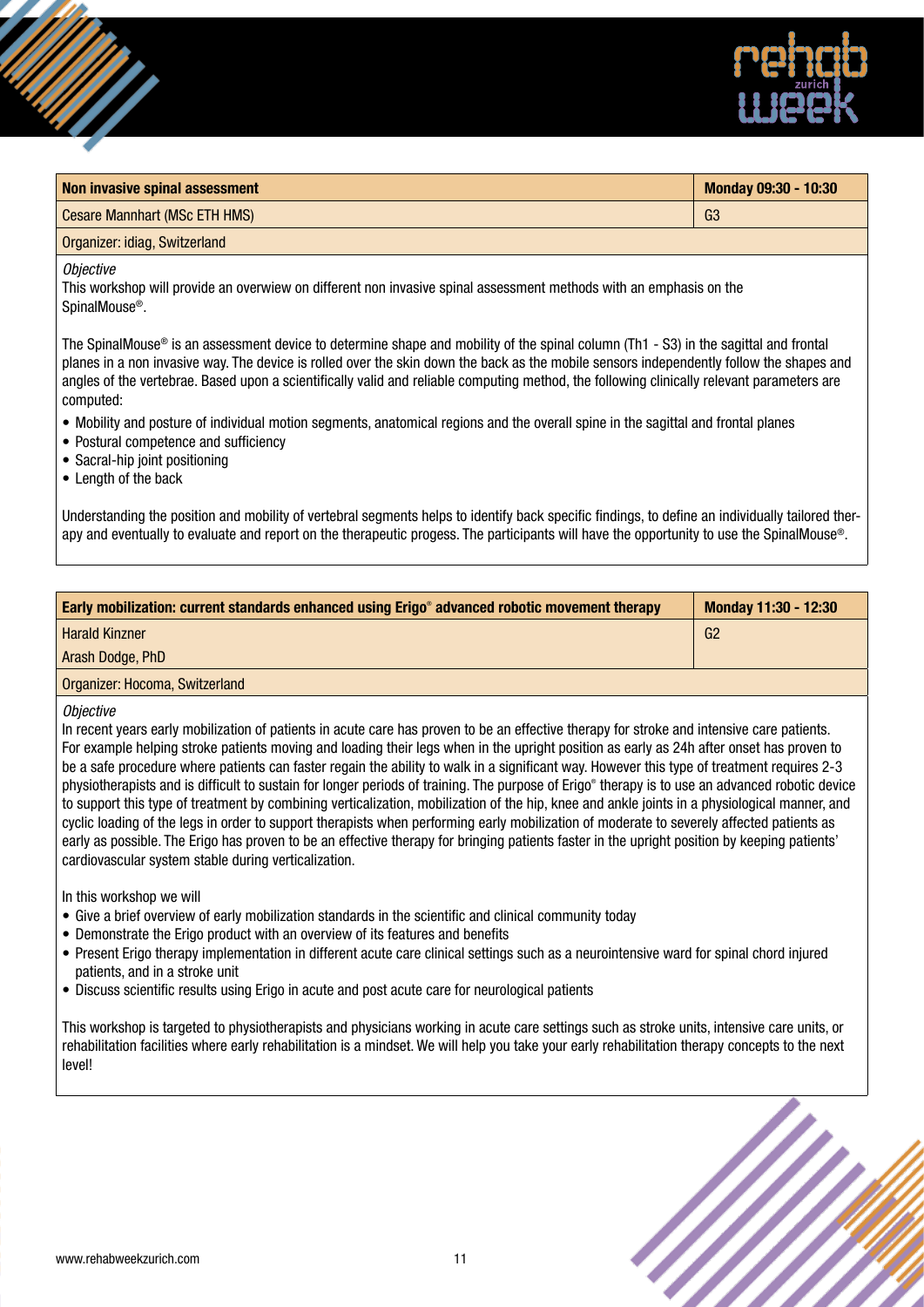

| <b>Enhanced functional locomotion therapy with the Lokomat<sup>®</sup></b> | Monday 11:00 - 12:00 |
|----------------------------------------------------------------------------|----------------------|
| <b>Annick Schmartz, MSc</b>                                                | G4                   |
| Julia Buehlmeier, PhD                                                      |                      |
| Organizer: Hocoma, Switzerland                                             |                      |

Locomotion therapy supported by an automated gait orthosis on a treadmill has shown to be an effective intervention for improving overground walking function caused by neurological diseases and injuries in many cases. The Lokomat® system assists walking movements of gait-impaired patients and is used to improve mobility in individuals following stroke, spinal cord injury, cerebral palsy and multiple sclerosis as well as other neurological diseases and injuries. The LokomatPro has been on the market since 2001 and has been a crucial improvement in the art and science of locomotion therapy.

In this workshop, we will

- perform a product demonstration
- explain the advantages of Lokomat therapy compared to conventional gait training, such as longer and more intensive training, real time feedback for a higher motivation and compliance, physiological gait pattern provided by individually adjustable orthoses, assessment and reporting functionality
- present the field of application of the Lokomat
- give insight into current scientific evidence

Clinical application specialists will be present to discuss and answer your questions.

This workshop targets therapists as well as medical doctors interested in bringing gait therapy to the next level using novel technologies, and it will provide an overview over the clinical benefits and the field of application of the Lokomat.

No experience with the device necessary.

| Virtual reality-based rehabilitation with YouGrabber and YouKicker | Monday 11:00 - 12:00 |
|--------------------------------------------------------------------|----------------------|
| PD Dr. Daniel Kiper, Co-Founder, YouRehab AG                       | G <sub>3</sub>       |
| Oliver Ullmann, Co-Founder & CEO, YouRehab AG                      |                      |
| Organizer: YouRehab, Switzerland                                   |                      |
|                                                                    |                      |

#### **Objective**

YouGrabber is a new virtual reality-based tool for upper limb rehabilitation. It is unique in its ability to measure bimanual reaching and grasping in 18 degrees of freedom, combined with class-leading gaming software. Using YouGrabber, therapists can implement several therapy forms with one system, e.g. functional training, constraint-induced therapy, virtual mirror therapy. This workshop will demonstrate the clinical use of YouGrabber and its companion YouKicker for lower-limb rehabilitation.

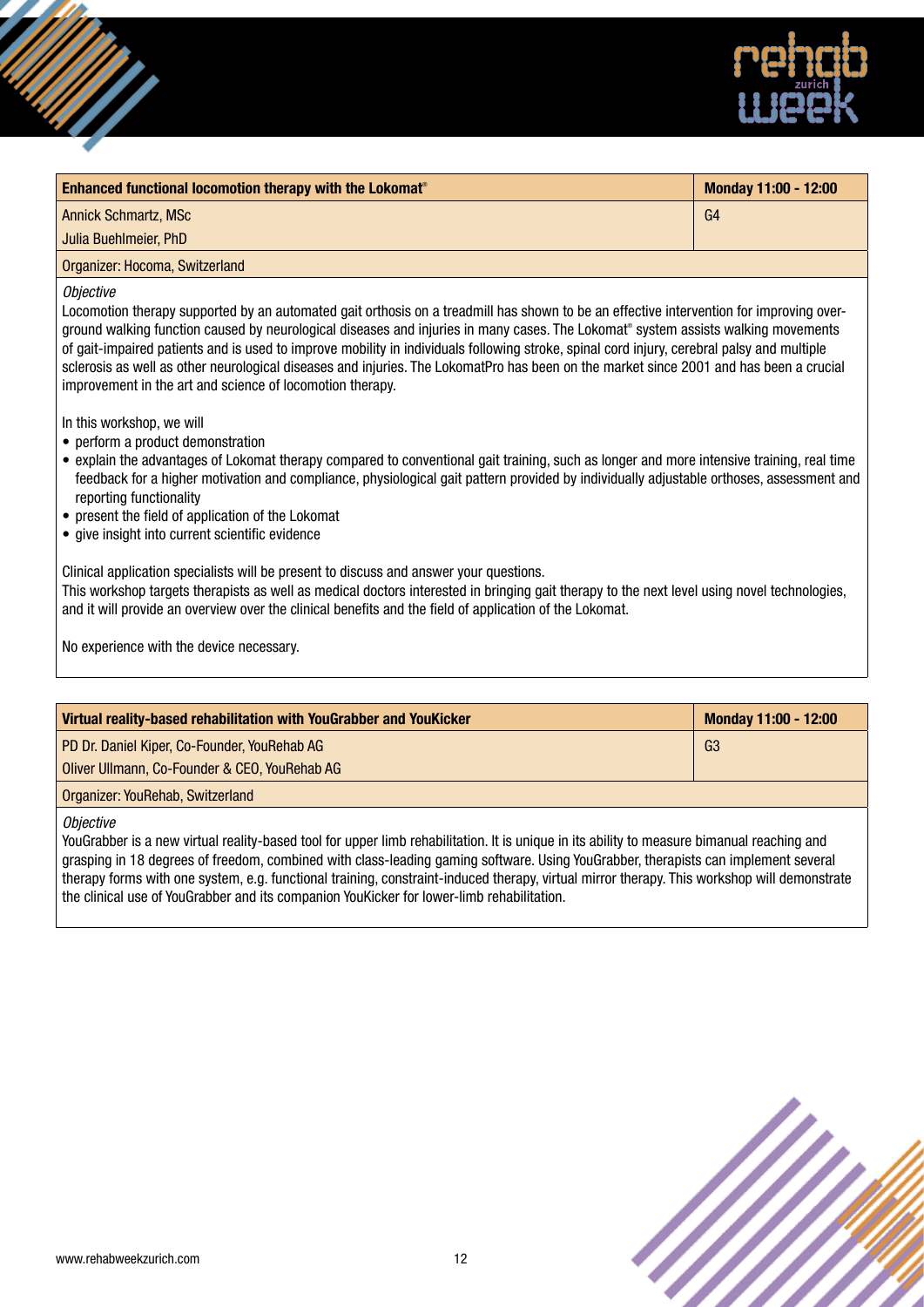

| Robot-supported locomotor training in pediatric neurorehabilitation: application, assessment and<br>achievements | Monday 13:00 - 15:15 |
|------------------------------------------------------------------------------------------------------------------|----------------------|
| Huub van Hedel, PhD, PT                                                                                          | G <sub>1</sub>       |
| Karin Brütsch, PhD,                                                                                              |                      |
| <b>Corinne Ammann, MPTSc</b>                                                                                     |                      |
| <b>Tabea Schuler MSc</b>                                                                                         |                      |
| Organizer: Huub van Hedel, Childrens Hospital, University of Zurich, Affoltern, Switzerland                      |                      |

The goal of this workshop is to provide an insight into our approach at the Rehabilitation Center Affoltern am Albis to train children with neurological disorders with the pediatric driven gait orthosis Lokomat. In addition, we present the tests we use to evaluate changes in walking ability and we will present an up-to-date overview about the scientific achievements in this field.

The target audience we aim for are therapists who are working in a pediatric setting and (are interested in working) with the pediatric Lokomat

Your hosts for this workshop are Corinne Amman, physiotherapist, Karin Brütsch, psychologist, Tabea Schuler, movement scientist and Huub van Hedel, physiotherapist and movement scientist.

This workshop will consist of several presentations, as well as some practical exercises.

The programm looks as follows:

- Introduction to our center and expectations of the workshop participants
- Robotic Body Weight Supported Treadmill Training (BWSTT) in children from a practical point of view: Target population, inclusion/exclusion criteria, adjusting training parameters
- Biofeedback and virtual reality for robotic BWSTT in children
- Clinical results of robotic BWSTT in children
- Standardized Assessments: Timed walking tests and feasibility of the electronic walkway system "GaitRite"
- 3D Gait Analysis to monitor improvement in quality of walking A clinical example

| Introducing the Armeo®Power: Guiding severely affected patients towards clinical success | Monday 13:00 - 14:00 |
|------------------------------------------------------------------------------------------|----------------------|
| Nicole Schüpfer, MSc<br>Alexander Duschau-Wicke, PhD                                     | G2                   |
| Organizer: Hocoma, Switzerland                                                           |                      |

#### **Objective**

In this workshop, we will present the Armeo®Power to an international public for the first time. The ArmeoPower completes Hocoma's established Armeo Therapy Concept and was specifically designed for patients with severe movement impairment who have no voluntary activation of their arm muscles yet. In addition to the Arm Weight Support, those severely affected patients specifically require assist-asneeded support for goal-directed movements. The motors of the ArmeoPower arm exoskeleton fulfill these needs by supporting and guiding patients as needed during the training of functional movements in a large 3D workspace.

Get to know the ArmeoPower in a hands-on seminar, and learn about experiences and best practices with the ArmeoPower research prototype (ARMin III, ETH Zurich) during a stroke multicenter trial in 4 Swiss rehabilitation hospitals

No experience with the device necessary.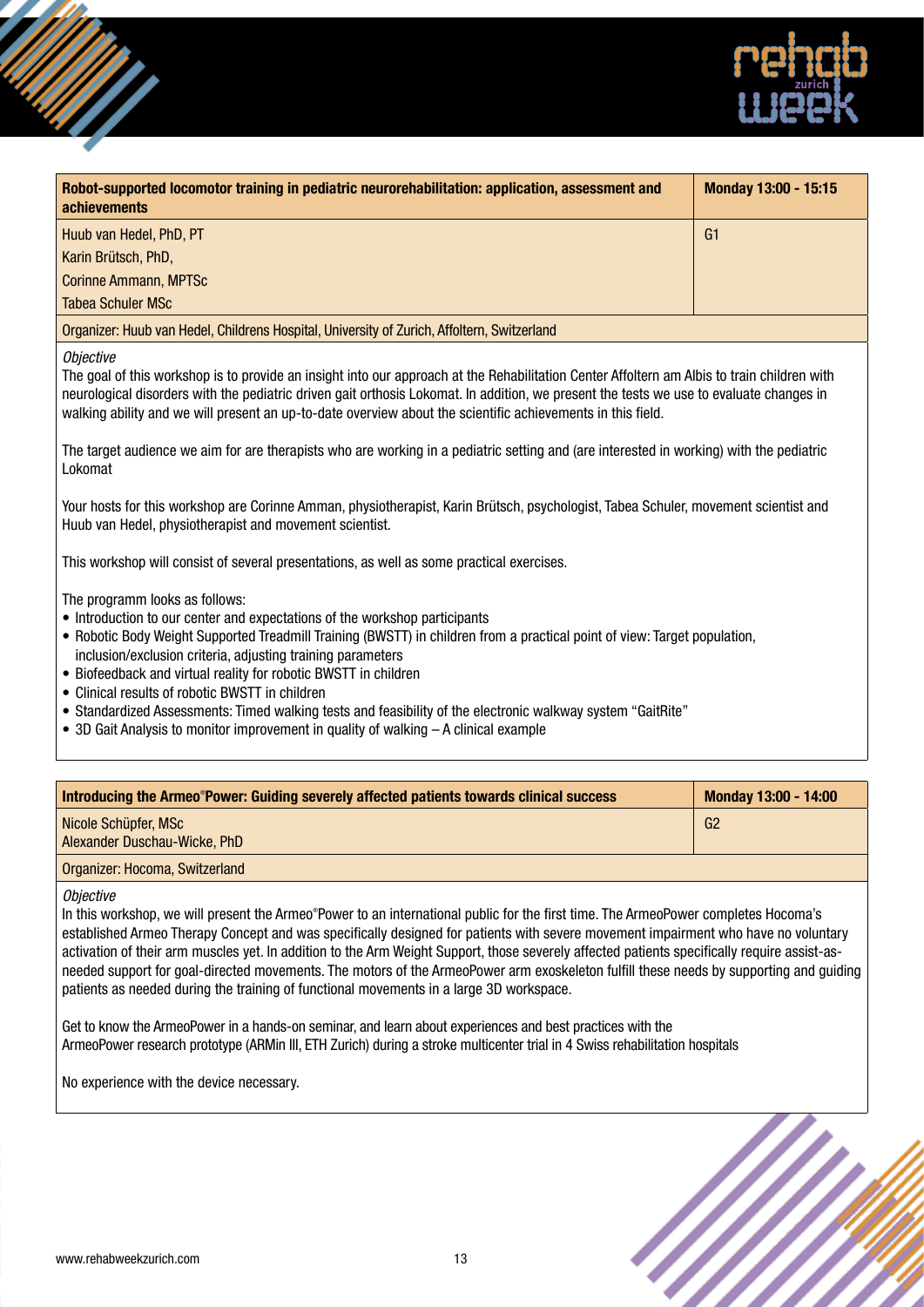

| Lokomat <sup>®</sup> advanced: Provoking best therapy efficiency in every therapy period                                                                                                                                                | Monday 13:00 - 14:00 |
|-----------------------------------------------------------------------------------------------------------------------------------------------------------------------------------------------------------------------------------------|----------------------|
| Candy Tefertiller, Director of Physical Therapy                                                                                                                                                                                         | G <sub>4</sub>       |
| Julia Buehlmeier. PhD                                                                                                                                                                                                                   |                      |
| Organizer: Hocoma, Switzerland                                                                                                                                                                                                          |                      |
| <b>Objective</b><br>This workshop targets therapists as well as medical doctors who are already familiar with the basics of the Lokomat.<br>In this workshop, we will provide best practice examples with the Lokomat.                  |                      |
| Furthermore we will focus on the following:<br>• how to challenge the patients with their specific needs during the course of the disease<br>• how to adapt and modulate training parameters in order to provoke best possible outcomes |                      |
| Experience with device essential.                                                                                                                                                                                                       |                      |

| <b>Pablo<sup>®</sup>Plus - upper limb rehabilitation</b> | Monday 13:00 - 14:00 |
|----------------------------------------------------------|----------------------|
| Msc. Maik Hartwig, OT                                    | G <sub>3</sub>       |
| Organizer: Tyromotion, Austria                           |                      |

Introducing the evidence-based therapy system Pablo®Plus for patients with sub-acute and chronic arm-paresis with plegic, paretic and spastic handicaps.

The practice oriented workshop shows a great variety of training methods with both the Pablo®Multiball and Pablo®Multiboard, which not only allow to train upper limb movements, strength and tonus-control but also record each and every assessment for documentation and evaluation.

| <b>Enhancing arm and hand rehabilitation with Armeo®Spring</b> | Monday 14:15 - 15:15 |
|----------------------------------------------------------------|----------------------|
| Tom Vanderhenst, MSc<br>Peter Schenk, PhD                      | G <sub>2</sub>       |
| Organizer: Hocoma, Switzerland                                 |                      |

#### **Objective**

Since its introduction in 2007, the Armeo®Spring has gained a lot of attention and has been introduced successfully into leading centres worldwide. Through the combination of the passive Arm Weight Support and Augmented Feedback, it facilitates intensive, repetitive, selfinitiated movement exercies even for patients with severe motor impairments. The Augmented Feedback provides game-like exercies and functional tasks, but also Assessment Tools.

In this workshop, we will

- introduce the rationale for the ArmeoSpring therapy,
- present the Armeo Therapy Concept,
- present current scientific evidence,
- perform a live demonstration.

Clinical application specialists will be present to discuss and answer your questions.

This workshop targets therapists as well as medical doctors interested in bringing upper extremity therapy to the next level using novel technologies, and it will provide an overview over the clinical benefits and the field of application of the ArmeoSpring.

No experience with the device necessary.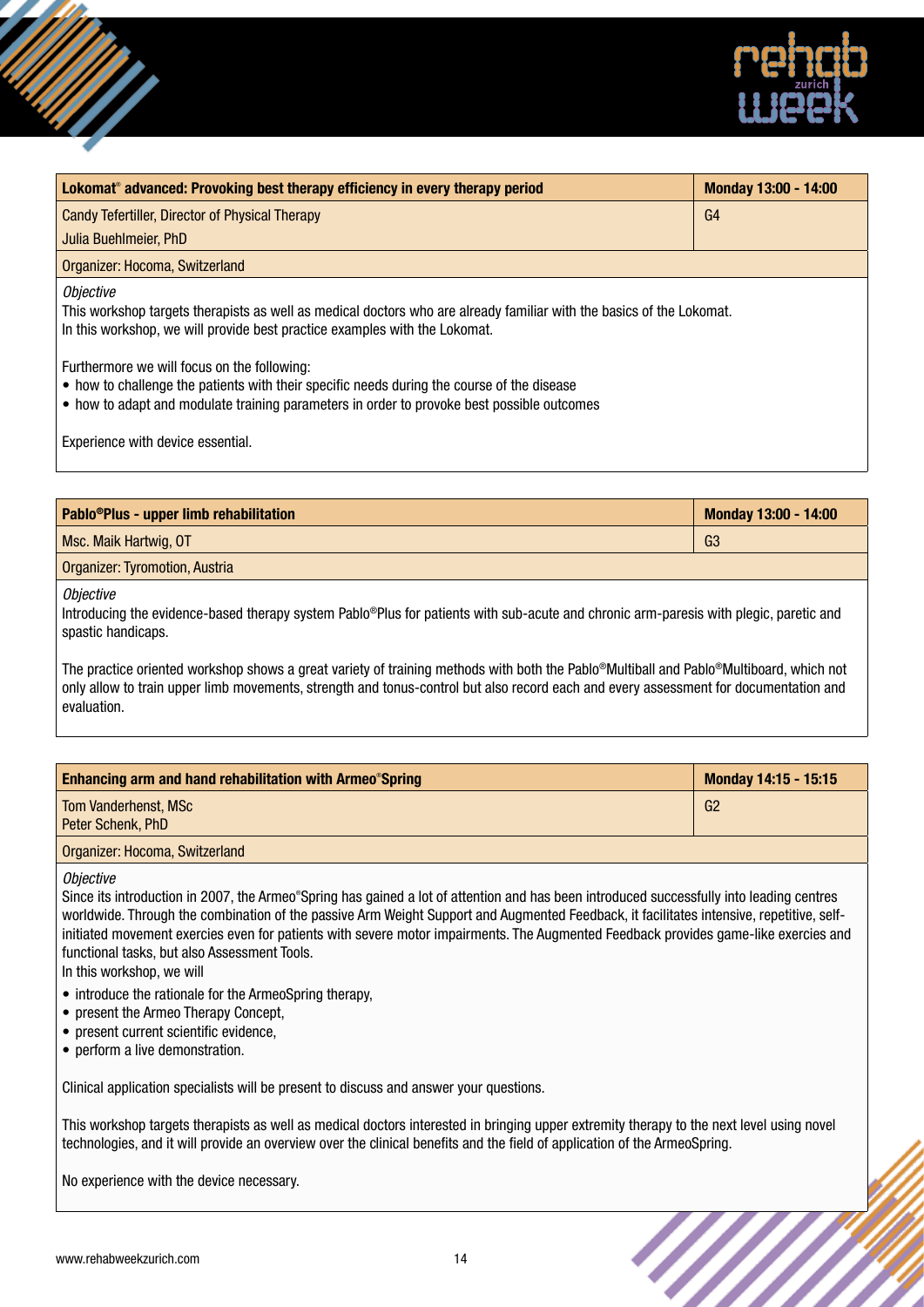

| Jan Kool, PhD                  |    |
|--------------------------------|----|
|                                | G4 |
| Eelco Sengers, PT              |    |
| Organizer: Hocoma, Switzerland |    |

Chronic low back pain is a major and occupational public health problem, which is associated with high medical costs mainly through the loss of productivity due to sick leave. Research suggests that many back injuries and incidences of low back pain can be improved by active functional movement therapy. Nevertheless, the main problems in low back pain therapy are insufficient patient motivation as well as the patient's difficulty to exercise independently.

The ValedoMotion is a medical back training device for professional hospital and clinical use. It consists of three lightweight orientation and motion sensors and a tablet PC providing the Augmented Feedback software as well as audio and visual feedback. Therapeutic exercises mainly focuses on three areas: Stabilization, Mobilization and Movement awareness.

With the ValedoMotion we offer clinical relevant exercises to patients, engaging them in a self guided therapy program and improve the therapy and assessment for compliances.

Within the workshop we will give you an overview of the features and benefits of the Valedo Therapy Concept. The difference the ValedoMotion makes in daily practice with patients will be addressed by Eelco Sengers of the Sophia Rehabilitation Centre, The Hague, Netherlands

There will be the opportunity to experience the ValedoMotion yourself.

| Amadeo <sup>®</sup> - Advanced fingerrehabilitation | Monday 14:15 - 15:15 |
|-----------------------------------------------------|----------------------|
| <b>Goncalo Goncalves, PT</b>                        | G <sub>3</sub>       |
| Organizer: Tyromotion, Austria                      |                      |

#### **Objective**

There are just as many different hands as there are people. The Amadeo® creates a system for all phases of neurologic rehabilitation.

Target oriented exercises on the device help to improve motor functions of patients with restricted movement in individual fingers or in the whole hand.

The varied training and the clear feedback evaluations are very motivating for the patient. The therapy progress is made measurable and can be explained easily when discussing the effect of the therapy.

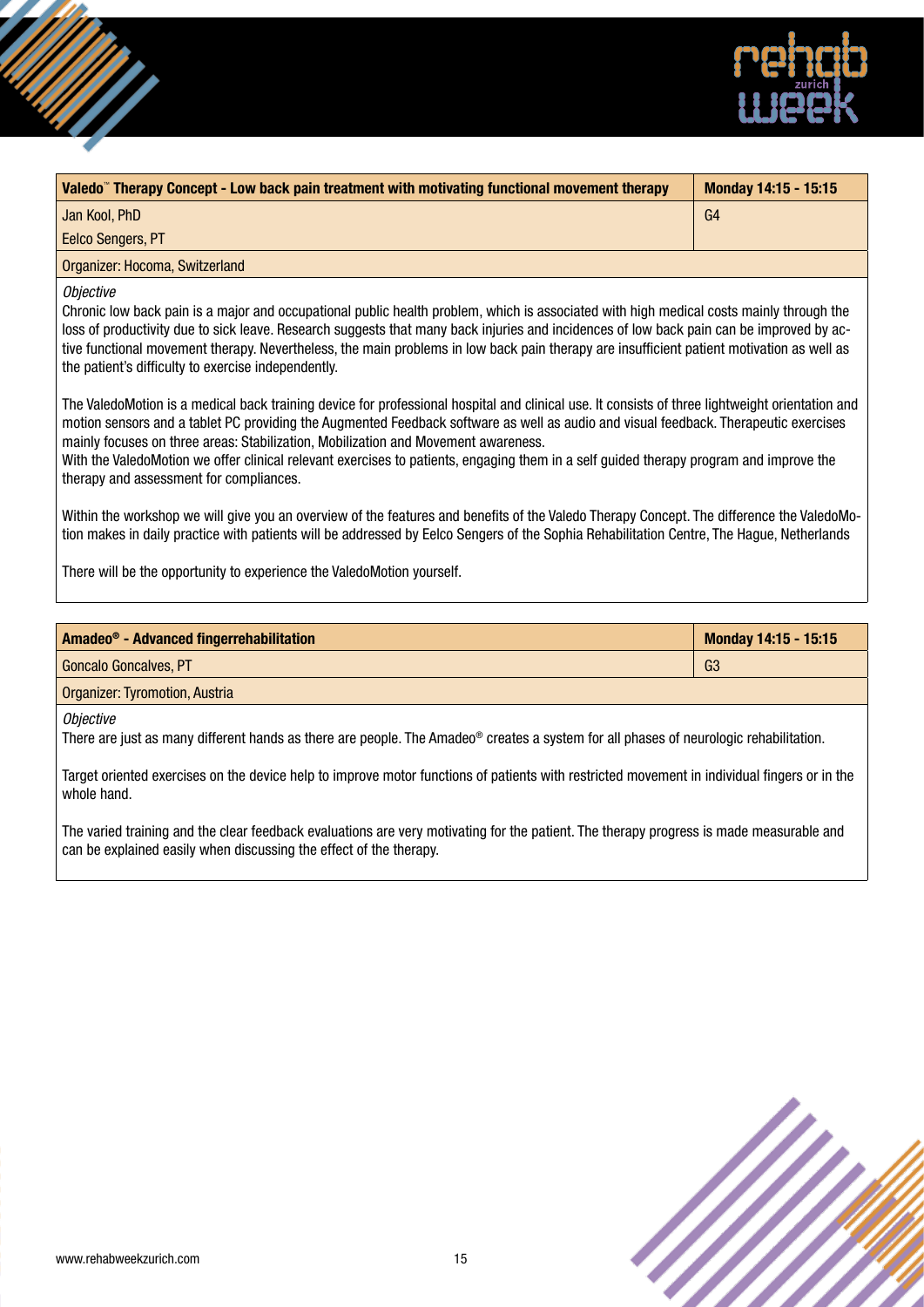



# **ICVR Workshops**

| Virtual Reality Technology for the Therapist                        | Monday 08:30 - 12:00 |
|---------------------------------------------------------------------|----------------------|
| Grigore C. Burdea, Rutgers University Tele-Rehabilitation Institute | HCI, J3              |
| Organizer: Grigoire C. Burdea, Rutgers University                   |                      |

## **Objective**

The tutorial aims at educating the clinician on current VR technology intended or adapted for clinical use, including advantages and drawbacks.

Virtual reality technology has progressed substantially in recent years, with system costs diminishing. Adoption has been mixed, and sometimes without a strong body of research, which certainly poses safety risks for the patient and professional challenges for the clinician. While building a strong body of data that would lead to "best practices" will take time, this Tutorial can assist by giving a broad and unbiased coverage of the technology and predicting trends for the future.

Intended Audience

Clinicians (PTs, OTs, neuro-psychologists, psychiatrists) who contemplate getting involved in virtual rehabilitation research or clinical adoption but are held back by the technology unknown.

| <b>Virtual Reality for Arm Therapy</b>                         | Monday 09:30 - 12:00 |
|----------------------------------------------------------------|----------------------|
| Andreas Luft, University Hospital Zurich                       | HCI, J4              |
| John Krakauer, Johns Hopkins Hospital                          |                      |
| Karmen Franinovic, ZHdK,                                       |                      |
| Eugene Tunik, University of Medicine & Dentistry of New Jersey |                      |
| Eling de Bruin, ETH Zurich                                     |                      |
| Robert Riener, ETH Zurich                                      |                      |
| Organizer: Andreas Luft, University Hospital Zurich            |                      |

#### **Objective**

Behavioral results in healthy volunteers suggest that virtual reality video gaming not only trains reaction time, selective attention and vision, but also improves one's implicit learning ability. Stroke survivors can likely utilize the implicit learning capabilities of the motor system to improve movement deficits. The purpose of this workshop is to explore how to translate virtual reality-based training models that improve healthy learning to rehabilitation. The first two lectures are devoted to the characteristics of healthy movement learning and VR augmentation of healthy learning. The last two lectures then present virtual reality approaches to rehabilitation of elderly individuals and stroke survivors. The workshop will conclude with a round table discussion that aims at defining the necessary characteristics of virtual reality robotic gaming for stroke survivors with motor deficits.

- Why we need VR in rehabilitation, lessons from motor learning studies (15+5 min) John Krakauer, Johns Hopkins Hospital
- Learning from VR games (30+10 min) Daphne Bevalier, University of Rochester
- VR in rehabilitation (20+5 min) Eling de Bruin, ETH Zurich
- VR and robotics (20+5 min) Robert Riener, ETH Zurich
- Round Table Discussion: Developing VR games for stroke survivors with motor deficits (30 min) All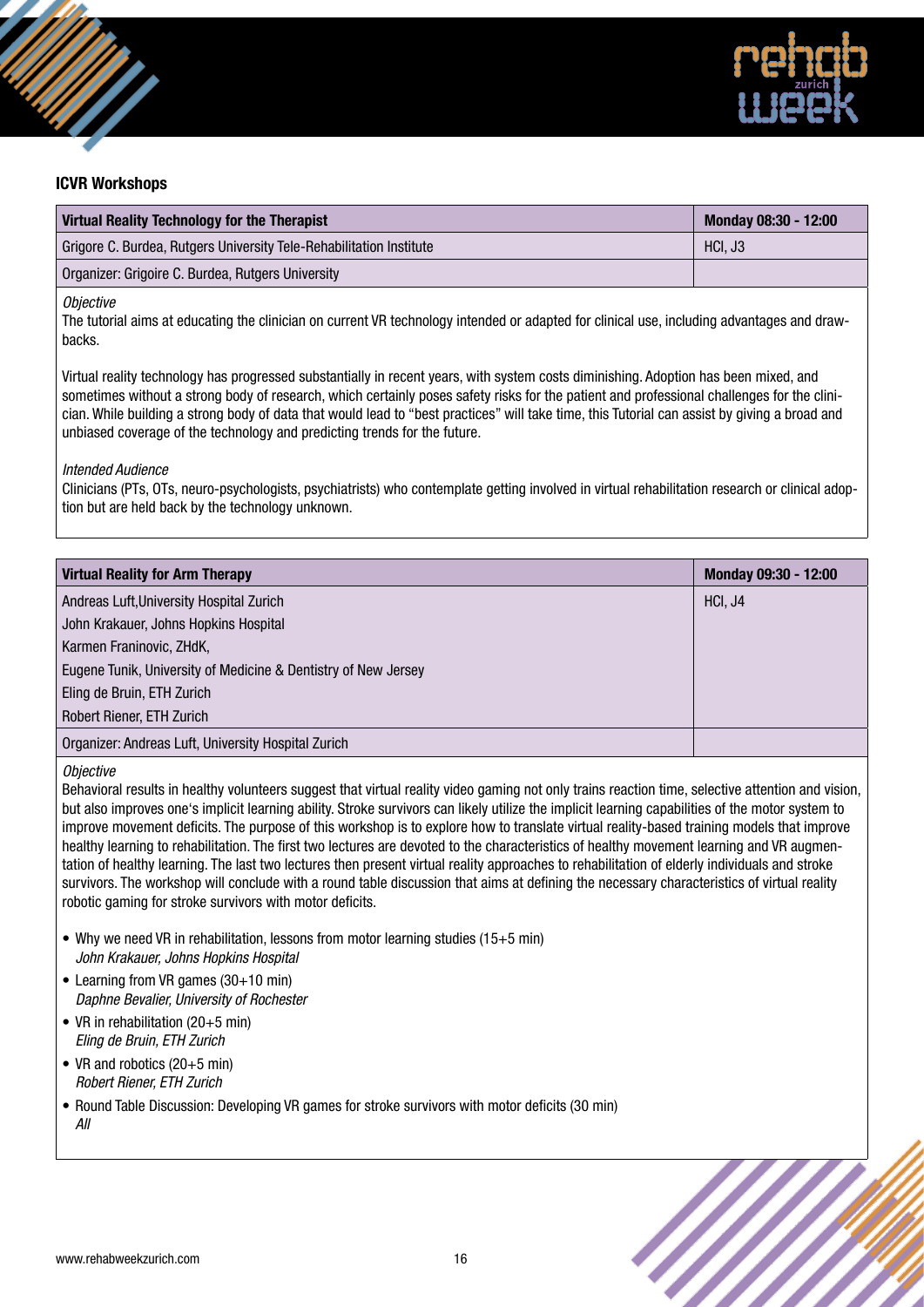

| <b>Microsoft Kinect/Primesense Sensing Systems for Virtual Rehabilitation</b>        | Monday 08:30 - 12:00 |
|--------------------------------------------------------------------------------------|----------------------|
| Belinda Lange and Albert (Skip) Rizzo, University of Southern California             | HCI, J6              |
| Patrice (Tamar) Weiss, University of Haifa                                           |                      |
| Organizers: Belinda Lange and Albert (Skip) Rizzo, University of Southern California |                      |

One of the exciting new developments in the field of Virtual Rehabilitation involves the release of the new Xbox Kinect system by Microsoft. This revolutionary game platform uses an infrared "depth-sensing" camera (produced by an Israeli company, Primesense) to capture users' full body movement in 3D space for interaction within game activities. This system does not require the user to hold an interface device or move on a pad as the source of interaction within the game. Instead, the user's body is the game controller operating in 3D space and multiple users can be tracked in this fashion for both cooperative and competitive interactive activities. This technology is a significant advance over previously available 2D video capture systems.

Such low cost sensing systems for tracking human movement could revolutionize how virtual rehabilitation will be done in the future. Following a stroke, brain injury or other form of neurological disorder, a patient using this system can naturally interact with game content as part of their physical, occupational and cognitive therapy and they may be more motivated to do therapy when it is embedded in a game context. An attractive feature is the fact that while the Primesense camera provides the tracking functionality for the Kinect, it will soon be available as a low-cost stand-alone USB depth-sensing camera. This option will allow homegrown developers and researchers to produce game software and content that is specifically designed to promote rehabilitation, and perhaps "exergaming" activities beyond what the Xbox console games may offer.

Researchers have thus far integrated the MS Kinect/Primesense movement tracking system with custom-built rehab games and with associated software that allows it to drive any PC-based computer game by emulating standard mouse and keyboard commands, all based on the designated physical activity of the user. This will provide a new dimension for interactive rehabilitation and exergaming in many ways by opening up a multitude of existing game content for full body interaction. These advances could stand to promote healthcare research and application development that could be widely disseminated at a low cost in user's homes.

The objective of this workshop is to provide participants with an introduction to the technology and illustrate how it has thus far been applied in application development and evaluation. Participants will have an opportunity to try out the system and take part in a discussion regarding future research and clinical developments.

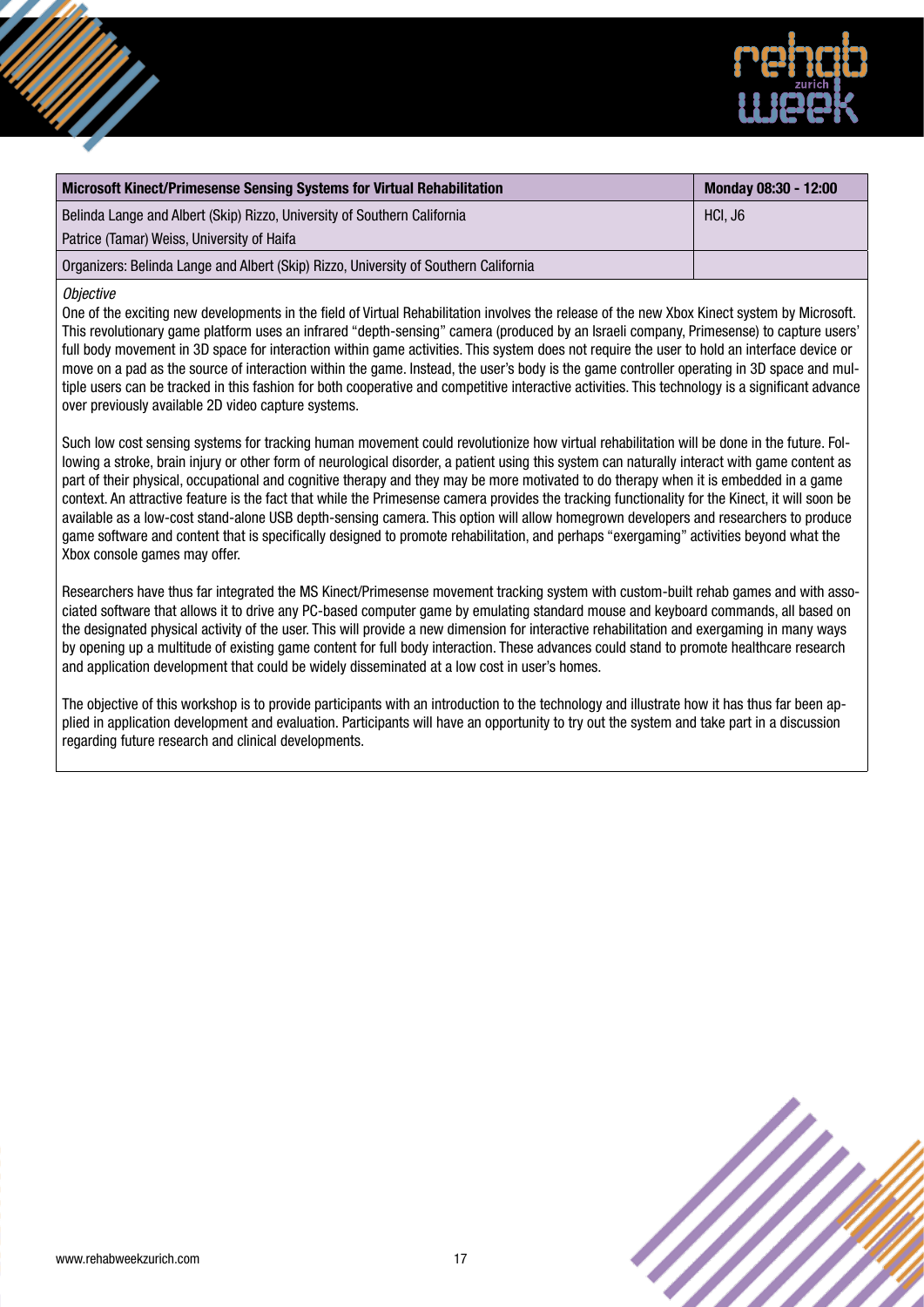



# **ICORR Workshops**

| Implementation of impairment based rehabilitation robotics | Friday 13:45 - 15:45 |
|------------------------------------------------------------|----------------------|
| Jules Dewald, Northwestern University, Chicago             | G <sub>1</sub>       |
| Jacob MacPherson, Northwestern University, Chicago         |                      |
| Arno Stienen, University of Twente, The Netherlands        |                      |
| Ana Maria Acosta, Northwestern University, Chicago         |                      |
| Organizers:                                                |                      |
| Jules Dewald, Northwestern University, Chicago, USA        |                      |
| Ana Maria Acosta, Northwestern University, Chicago, USA    |                      |

#### **Objective**

This workshop will demonstrate the ideal attributes of various robotic technologies necessary for the quantification of motor impairments, such as stereotypical muscle synergies, spasticity and paralysis, that appear following stroke-induced brain injury. Deeper understanding of how these impairments impact movement will be shown to lead to the successful development of novel robot-mediated interventions. The discussion will include how impairment-based robotic interventions differ from conventional rehabilitation not only in quantitative control and level of intensity, but in the fundamental approach or strategy employed to achieve functional gains. Furthermore, considerations for successful transition to clinical practice will be highlighted including methods to increase acceptance by the therapist and patient such as merging entertainment with impairment-based rehabilitation robotics through the implementation of virtual gaming environments.

| Motor Intention and Sensory Feedbacks in Rehabilitation                                                  | Friday 13:45 - 15:45 |
|----------------------------------------------------------------------------------------------------------|----------------------|
| Koji Ito, Ritsumeikan University                                                                         | G <sub>2</sub>       |
| Rieko Osu, ATR                                                                                           |                      |
| Yasuharu Koike, Tokyo Institute of Technology                                                            |                      |
| Etienne Burdet, Imperial College London                                                                  |                      |
| Pietro G. Morasso, Italian Institute of Technology                                                       |                      |
| Organizers:                                                                                              |                      |
| Koji Ito, Research Organization of Science and Engineering, Ritsumeikan University, Japan                |                      |
| Kiyoshi Nagai, Department of Robotics, College of Science and Engineering, Ritsumeikan University, Japan |                      |

#### **Objective**

Functional injuries in motor control are induced by various causes, such as stroke, traffic accidents, etc. Especially, stroke is a leading cause of adult disability. Though many rehabilitation methods are proposed for motor recovery, motor learning underlying the acquisition of motor skills is considered as a basic principle for functional recovery. It is then known that proprioceptive feedbacks to the somatosensory area reinforce the motor control in the damaged area and its surroundings. Specifically, synchronous activation of neurons along the motor and sensory pathways is essential to facilitate the synaptic reconnection.

The objectives of this workshop are to discuss the following topics related to motor intention and sensory feedbacks in rehabilitation.

- Novel methods detecting motor intention by EEG, EMG, NIRS etc.
- Proprioceptive sensory feedbacks by FES (Functional Electrical Stimulation), haptic interfaces of robots, and variable compliance/impedance robotic devices.

# Intended Audience

The workshop is open to all the delegates.

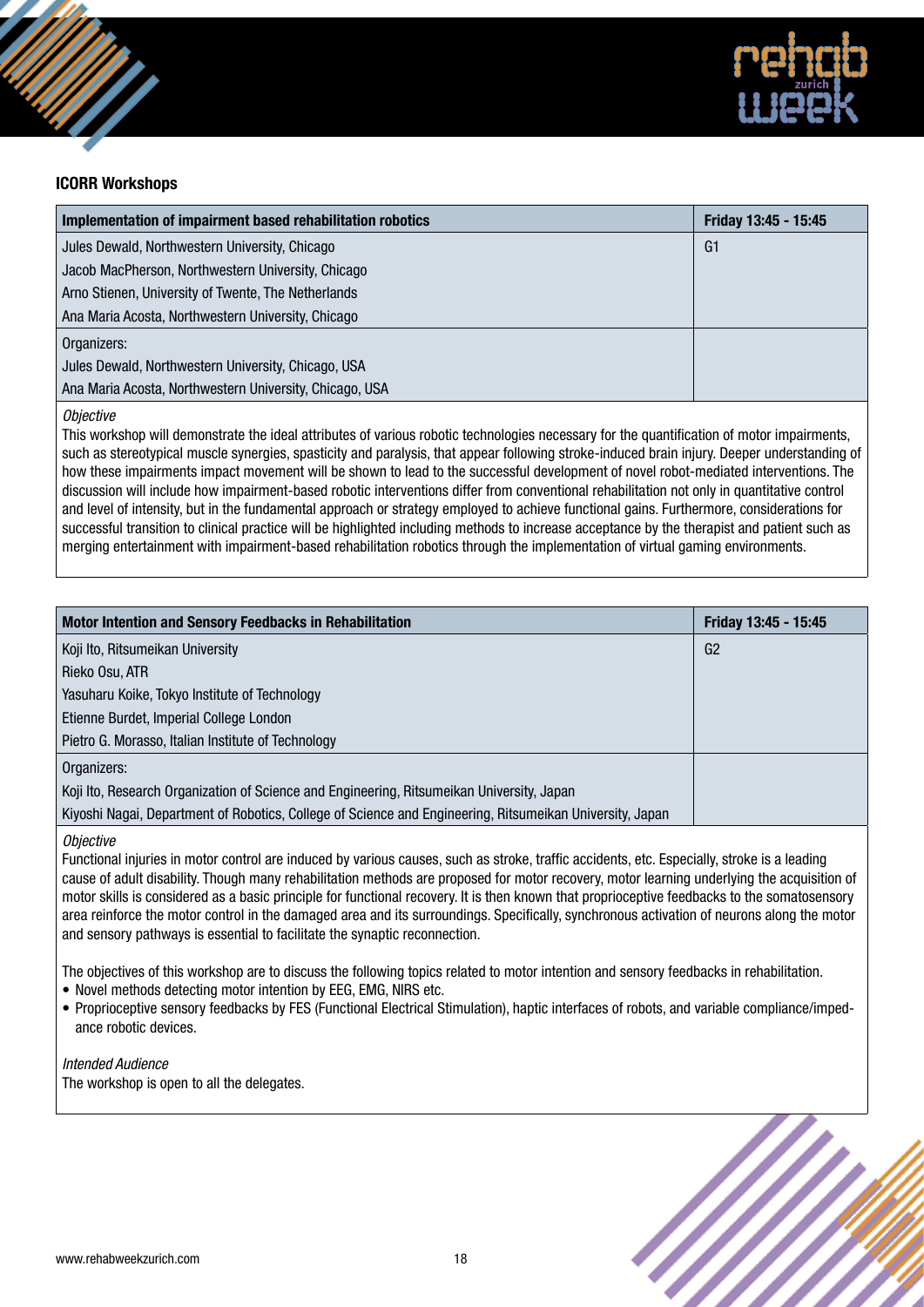

| <b>Clinical insights for rehabilitation engineers</b>                                  | Friday 13:45 - 18:15 |
|----------------------------------------------------------------------------------------|----------------------|
| Jane Burridge, University of Southampton (UK)                                          | G5                   |
| Peter Feys, Hasselt University & PHL (BE)                                              |                      |
| Annick Timmermans, Adelante Centre of Expertise in Rehabilitation (NL)                 |                      |
| Gerdienke Prange, Roessingh Research & Development Research Institute (NL)             |                      |
| Ann-Marie Hughes, University of Southampton (UK)                                       |                      |
| Organizers:                                                                            |                      |
| Jane Burridge & Ann-Marie Hughes, University of Southampton, UK                        |                      |
| Peter Feys, Hasselt University & PHL, Belgium                                          |                      |
| Annick Timmermans, Adelante Centre of Expertise in Rehabilitation, The Netherlands     |                      |
| Gerdienke Prange, Roessingh Research & Development Research Institute, The Netherlands |                      |

This workshop aims to bridge the gap between robot designers and robot users. It addresses the question 'how do we design robots that will be used in clinical practice for different types of impairments?' Robotic devices are increasingly sophisticated and have many applications in supporting neuro-rehabilitation. Recent evidence from neurophysiological research and clinical studies has influenced rehabilitation robotic interventions for the arm, providing valuable knowledge about how to apply technology-based therapy for people with neurological disorders, such as stroke and multiple sclerosis. However, clinical use of such devices remains limited. Should the robots have to be redesigned?

The workshop will provide a comprehensive view from neurophysiology to users' needs and expectations. It will involve the audience in a lively debate stimulated by video presentations of patient case studies.

### Intended Audience

The intended audience is primarily designers, engineers, and developers of arm rehabilitation technologies for neurological patients. The session will also be of interest to therapists, researchers, medical practitioners, neurophysiologists etc. involved in the application of rehabilitation robotics in clinical practice, as well as to any people interested in this field of study from a professional or personal background.

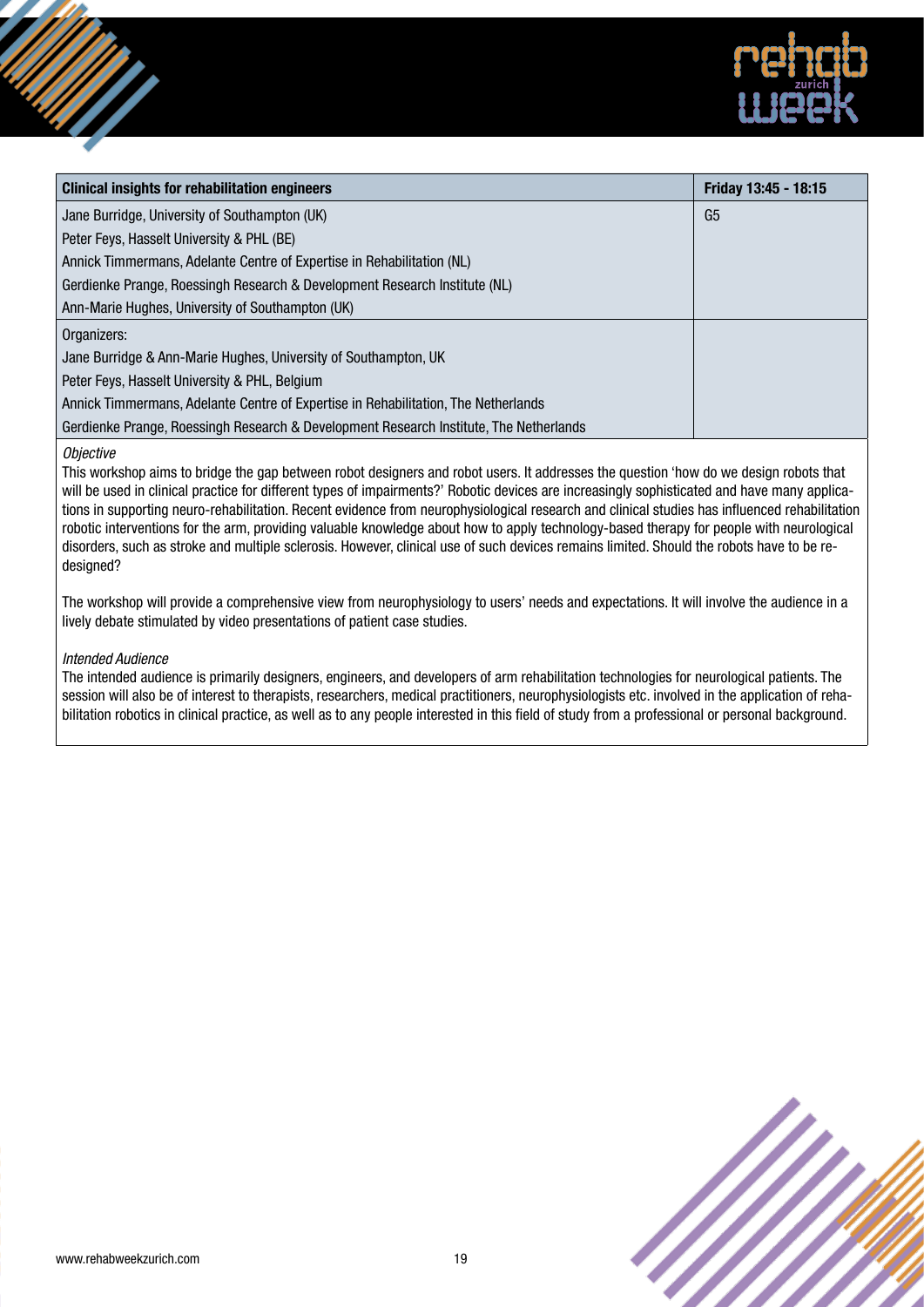

| <b>Physiological Principles of Locomotion required for Robot Design</b> | Friday 13:45 - 18:15 |
|-------------------------------------------------------------------------|----------------------|
| Volker Dietz, University of Zurich                                      | G4                   |
| Gregoire Courtine, University of Zurich                                 |                      |
| Alexander König, ETH Zurich                                             |                      |
| Rüdiger Rupp, Universitätsklinik Heidelberg                             |                      |
| Hartmut Geyer, Carnegie Mellon University                               |                      |
| Erin Vasudevan, Moss Rehabilitation Research Institute                  |                      |
| Jacques Duysens, KULeuven                                               |                      |
| Renaud Ronsse, UCLouvain                                                |                      |
| Jonas Buchli, Italian Institute of Technology                           |                      |
| Organizers:                                                             |                      |
| Volker Dietz, University of Zurich, Switzerland                         |                      |
| Alexander König, ETH Zurich, Switzerland                                |                      |
| Heike Vallery, ETH Zurich, Switzerland                                  |                      |
| Renaud Ronsse, UCLouvain, Belgium                                       |                      |

This workshop aims at transferring physiological knowledge on the principles underlying neuro-plasticity after CNS damage in animals and humans to the efficient design of rehabilitation robotics and prosthetics. We will describe experiments in which neuroscientific knowledge has already been transferred into pre-clinical and clinical robots, and will provide neuroscience-based guidelines to design novel gait rehabilitation robots and prostheses. Collectively, the presented results will define a conceptual and practical framework to elaborate novel robotic systems that have the potential to further enhance the efficacy of robotically assisted neuro-rehabilitation to improve function after neurological impairments. A point of discussion will be the combination of the advantages from both sensory feedback and feed-forward controllers in rehabilitation robotics and prosthetics designs, as established by control theory principles.

| <b>Brain-Computer Interfaces for communication and control</b>                                       | Friday 16:15 - 18:15 |
|------------------------------------------------------------------------------------------------------|----------------------|
| Rupert Ortner, g.tec Guger Technologies                                                              | G2                   |
| Nathan Evans, Laboratory of Cognitive Neuroscience, École Polytechnique Fédérale de Lausanne         |                      |
| Robert Leeb, Chair in Non-Invasive Brain-Machine Interface, École Polytechnique Fédérale de Lausanne |                      |
| Organizer: Rupert Ortner, g.tec Guger Technologies, Austria                                          |                      |

#### **Objective**

An EEG based Brain-Computer Interface (BCI) measures and analyzes the electrical brain activity (electroencephalogram, EEG) in order to convert the EEG into control commands. These commands are used to control external devices like wheelchairs or robots, spelling applications or smart environment like smart homes. BCIs are based - depending on the type of application - on slow cortical potentials, EEG oscillations in the alpha and beta band, the P300 response or steady-state visual evoked potentials (SSVEP). For example, BCI systems based on slow cortical potentials or oscillatory EEG components with 1-5 degrees of freedom were realized up to now. However, high information transfer rates were reached based on 2 degrees of freedom as otherwise the accuracy of the BCI systems dropped down. SSVEP based systems allow selecting up to 48 different targets and are limited by the number of distinct frequency responses that can be analyzed in the EEG. With P300 response based BCIs users can select commands from a rather large command set reliably. Recent advances in usability and reliability of BCI systems made it possible to demonstrate its usefulness for persons with disabilities without significant training effort. In this session different approaches based on demonstrators shall be introduced and vividly discussed.

# Intended Audience

People working in the area of brain-machine interface, neuro-rehabilitation, working with handicapped people, innovative human computer interaction.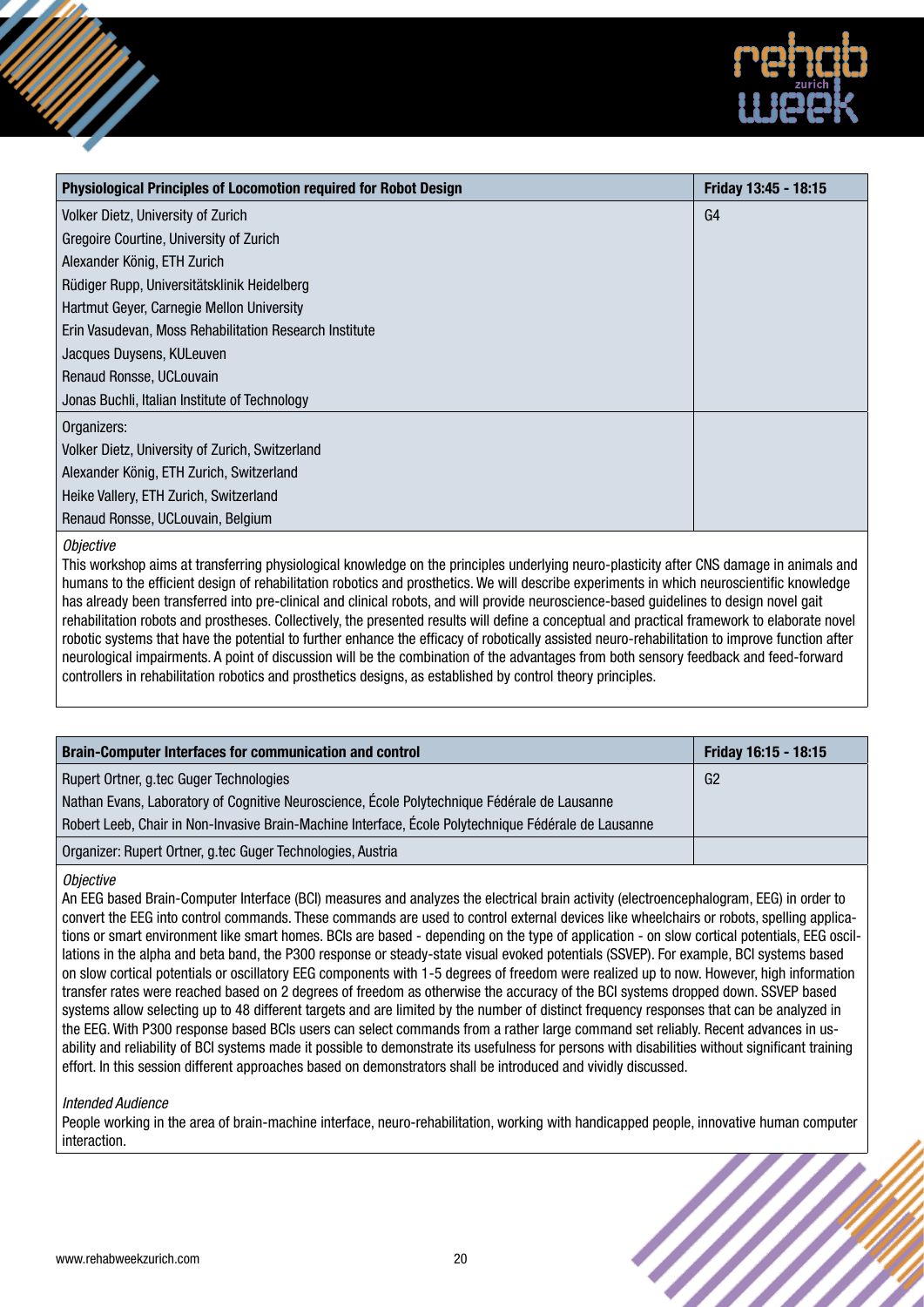

| Motor skill learning and neuro-rehabilitation                                                      | Friday 16:15 - 18:15 |
|----------------------------------------------------------------------------------------------------|----------------------|
| Vittorio Sanguineti, University of Genoa and Italian Institute of Technology (ITALY)               | G1                   |
| Herbert Heuer, IfADo - Leibniz Research Centre for Working Environment and Human Factors (GERMANY) |                      |
| Etienne Burdet, Imperial College, London (UNITED KINGDOM)                                          |                      |
| Roberto Colombo, Fondazione 'Salvatore Maugeri', Pavia (ITALY)                                     |                      |
| Dejan Popovic, Aalborg University, Aalborg (DENMARK) and University of Belgrade (SERBIA)           |                      |
| Ander Ramos, Eberhard-Karls-Universitat, Tübingen (GERMANY)                                        |                      |
| Organizers:                                                                                        |                      |
| Vittorio Sanguineti, University of Genoa and Italian Institute of Technology, Italy                |                      |
| Etienne Burdet, Imperial College of Science, Technology and Medicine, UK                           |                      |

In recent years, motor learning theories and experiments have been used as a tool to investigate neurorehabilitation. In fact, neuro-rehabilitation can be analyzed as a particular form of motor skill learning.

Studying how humans acquire novel motor skills (and how robots can be used to facilitate such learning) may suggest or test neurorehabilitation therapies and novel ways to use robots for rehabilitation. For example, it has been suggested that the acquisition of a novel motor skill can be facilitated by allowing trainees to experiment the correct movements (the 'guidance' hypothesis), possibly using robots. However, guidance seems effective for some tasks but not for others. In addition, guidance may result in a reduced voluntary contribution, which may be detrimental to learning (the slacking effect).

And, after all, is guidance the only way robots could facilitate the acquisition of a motor skill? The effect of guidance and its opposite, lateral destabilisation, as well as other control strategies, have been experienced and analyzed by the speakers and other groups, and enabled to derive efficient strategies for neurorehabilitation.

The proposed workshop builds on the results of the EU-FP7 project HUMOUR, and has the following specific objectives:

- To provide an overview of the major theoretical issues in motor skill learning: guidance hypothesis, slacking, force field learning, role of redundancy
- To discuss how robots can facilitate the acquisition of a novel motor skill
- To discuss how robots could support the transfer of a motor skill from an expert to a naïve performer, and to support the acquisition of cooperative behaviors

The workshop will include tutorials, case studies and video demonstrations. The speakers are using robots and control theory, as well as psychophysical experiments, with healthy and impaired subjects, to investigate novel rehabilitation strategies. At the end of the workshop, participants will be able to:

- Design an appropriate scheme of assistance for a specific motor task.
- Develop schemes for regulation of assistance, specifically aimed at preventing the slacking effect.
- Define appropriate performance measures for those particular tasks.

#### Intended Audience

Robot-therapy experts willing to identify novel and more principled approaches, based on knowledge of the mechanisms of motor skill learning.

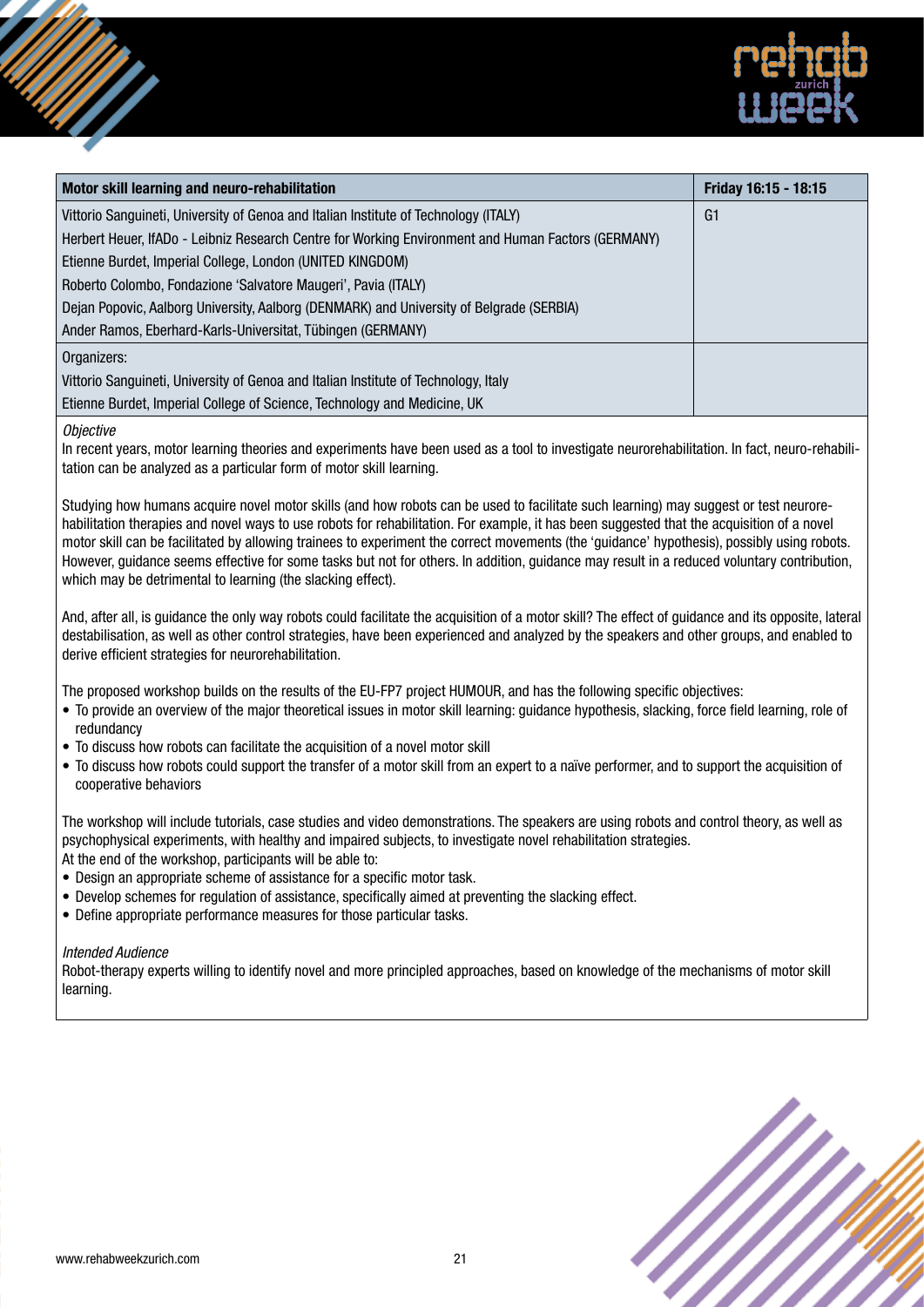

# **Social Events Rehab Week Zurich**

# **INRS 2011 Social Event hosted by Hocoma**

Move from the networks in the brain to your networks of friends and colleagues at the INRS social event! The INRS 2011 social event will take place at the famous "Bad Allenmoos" (one of Zurich's traditional outdoor swimming facilities) on Monday, June 27th, after the INRS workshop program. We will leave the closed congress rooms behind for a short hike through the greener parts of Zurich and enjoy the evening at the outdoor facility. Food & drinks will be served.

| Address            | <b>Freibad Allenmoos</b><br>Ringstrasse 79<br>8057 Zürich                                                                                                                                                                                                                                                |  |
|--------------------|----------------------------------------------------------------------------------------------------------------------------------------------------------------------------------------------------------------------------------------------------------------------------------------------------------|--|
| Date and time      | Monday, June 27th, 2011                                                                                                                                                                                                                                                                                  |  |
| Start hike         | Meet at 3:45 p.m. at the registration desk in HPH D<br>Hall. Afterwards, 1 hour hike through the forest with<br>a beautiful view over Zurich to Bad Allenmoos. Please<br>wear robust shoes (suited for uneven terrain, no<br>high heels!) and comfortable clothing appropriate to<br>weather conditions. |  |
| Start get-together | 5:00 p.m. at Bad Allenmoos. Please show your social<br>event voucher at the entrance.                                                                                                                                                                                                                    |  |
| Swimming           | Bring your swimming gear and a towel if you want to refres<br>mond appropriate clathing to coond most of the evening out                                                                                                                                                                                 |  |



h yourself in the outdoor pool. We recommend appropriate clothing to spend most of the evening outside (it is possible to change your clothing at Bad Allenmoos).

As an alternative to walking, individual transfer to Bad Allenmoos by public transportation. Some options are:

| Congress site                 | Bus 69 (direction "Milchbuck") from station "ETH Hönggerberg" to "Bucheggplatz" (e.g. 4:39 p.m. or<br>4:46 p.m., 10 minutes) then transfer to Tram 11 (direction "Auzelg") from "Bucheggplatz" to "Bad<br>Allenmoos" (e.g. 4:50 p.m. or 4:57 p.m., 3 minutes). |  |
|-------------------------------|----------------------------------------------------------------------------------------------------------------------------------------------------------------------------------------------------------------------------------------------------------------|--|
| Zurich main station           | Tram 11 from "Bahnhofquai/HB" (direction "Auzelg") to "Bad Allenmoos" (e.g. 4:40 p.m. or 4:48 p.m.,<br>12 minutes).                                                                                                                                            |  |
| Way back<br>(Bad Allenmoos to | Tram 11 (direction "Rehalp") to "Bahnhofquai/HB" (every 15 minutes).                                                                                                                                                                                           |  |
| Zurich main station)          | Selection of Zurich taxis:                                                                                                                                                                                                                                     |  |
|                               | Züritaxi:<br>$+41$ (0)44 222 22 22                                                                                                                                                                                                                             |  |
|                               | Taxi 444:<br>$+41$ (0)44 444 44 44                                                                                                                                                                                                                             |  |
|                               | +41 (0)44 777 77 77<br>Alpha Taxi:                                                                                                                                                                                                                             |  |
| <b>Emergency contact</b>      | Please contact our staff at the registration desk, HPH D Hall<br>(entrance hall ETH science city) for further information or call<br>$+41$ (0)78 688 40 08 in case of a delay.                                                                                 |  |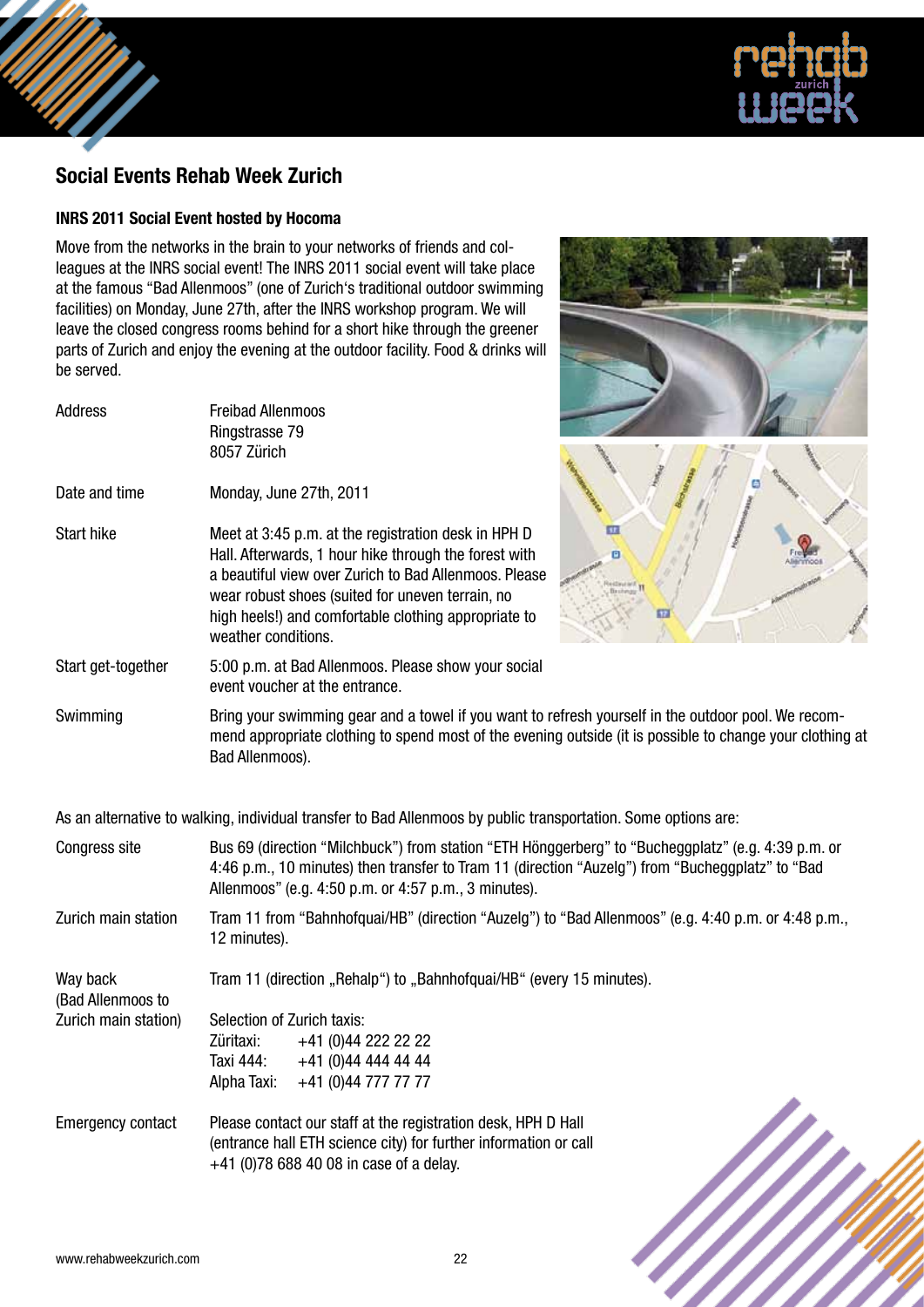

# **ICVR 2011 Welcome Event**

The ICVR committee is pleased to invite you to the welcome event at the famous Zunfthaus zur Meisen. Built in the French baroque style in 1757, it represented the cultural blossoming of the city at the time. It is the home of the "Meisen" guild representing winemakers, saddlers and painters, which has existed since 1336. Over the years the house has hosted many prominent persons, including Queen Elizabeth II, King Gustav of Sweden, Jimmy Carter and Winston Churchill. Come and experience the unique ambiance of one of the most famous and historic buildings in Zurich, with fine finger food and drinks, in a relaxed and welcoming atmosphere

| Address          | Zunfthaus zur Meisen, Münsterhof 20, 8001 Zurich<br>$+41$ (0)44 211 21 44<br>www.zunfthaus-zur-meisen.ch |
|------------------|----------------------------------------------------------------------------------------------------------|
| Date and time    | Monday, June 27, 2011<br>start at 6.30 p.m.                                                              |
| How to get there | Public transport:<br>Tram 2, 6, 7, 8, 9, 11 or 13 to "Paradeplatz",<br>or tram 4 or 15 to "Helmhaus".    |

Selection of Zurich taxis: Züritaxi: +41 (0)44 222 22 22 Taxi 444: +41 (0)44 444 44 44 Alpha Taxi: +41 (0)44 777 77 77







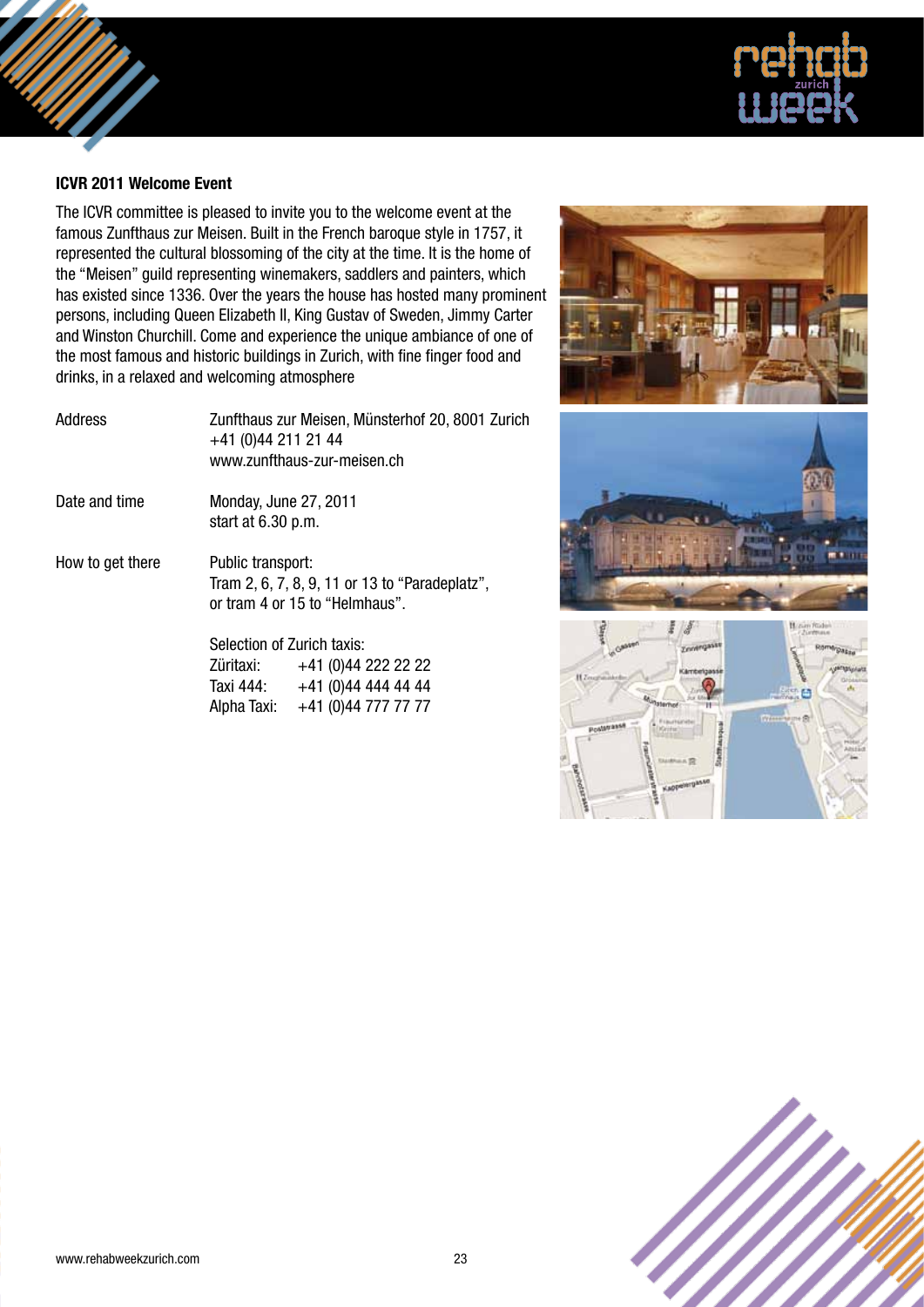

# **Gala Dinner Restaurant Lake Side Zurich**

The Organizing Committees are pleased to welcoming you in the beautifully located restaurant Lake Side Zurich. Due to its excellent food and its perfect location the restaurant is one of the most popular venues in town. The cocktail reception starts at 6:00 p.m. in the restaurant's summer lounge and is followed by a standing 3-course dinner on the upper floor of the venue. Throughout the evening the Swiss cover band Mr. Ray's Class will entertain you with background and dance music. The dinner is the ideal platform to meet up with other Rehab Week Zurich 2011 participants and industry partners from all over the world.

| Address                           | Lake Side, Bellerivestrasse 170, Zurich<br>www.lake-side.ch                                                                                                                                     |
|-----------------------------------|-------------------------------------------------------------------------------------------------------------------------------------------------------------------------------------------------|
| Date and time                     | Wednesday, June 29, 2011                                                                                                                                                                        |
|                                   | Start cocktail reception 6 p.m., Summer Lounge                                                                                                                                                  |
| Start 3-course<br>standing dinner | 7 p.m., 1st floor<br>Please show your dinner voucher at the registration<br>desk located on the restaurant's ground floor.                                                                      |
| How to get there                  | Bus:<br>There are shuttle buses organized leaving the congress<br>venue, ETH Science City, from 6 p.m. until 6.30 p.m.                                                                          |
|                                   | Public transport:<br>From Zurich "Bellevue" tram station (located close to<br>the train station Zurich "Stadelhofen"):<br>Take Bus 912 or 916 from "Bellevue" to the bus stop<br>"Chinagarten". |



From Zurich main station: Take Tram 11 to "Bellevue" change here for Bus 912 or 916 to bus stop "Chinagarten".

Selection of Zurich taxis: Taxi 444: +41 (0)44 444 44 44 Züritaxi: +41 (0)44 222 22 22 Alphataxi: +41 (0)44 777 77 77

Please contact our staff at the registration desk, HPH D Hall (entrance hall ETH science city) for further information.